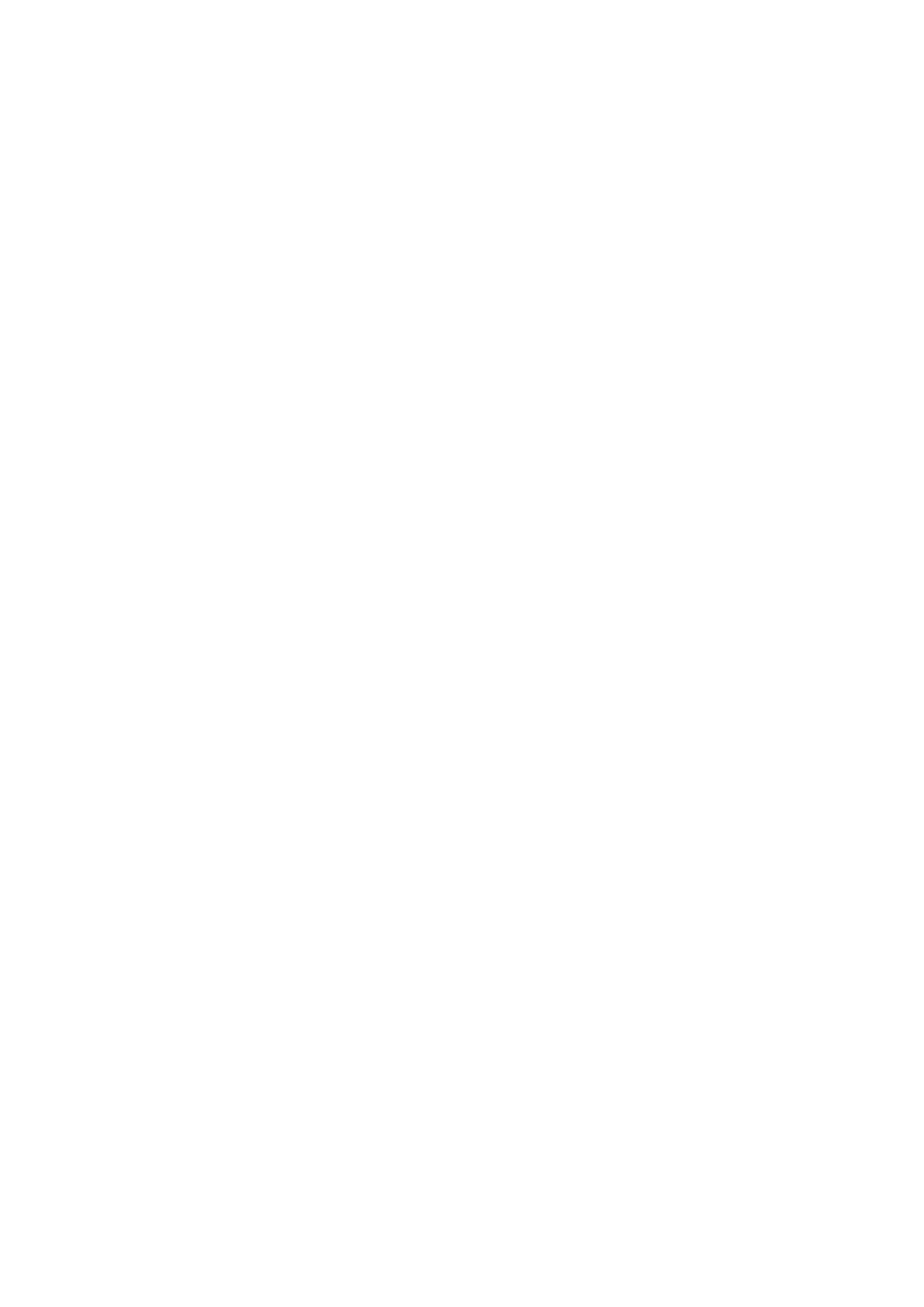*I certify that this public bill, which originated in the Legislative Assembly, has finally passed the Legislative Council and the Legislative Assembly of New South Wales.*

> *Clerk of the Legislative Assembly. Legislative Assembly, Sydney, , 2011*



New South Wales

# **Business Names (Commonwealth Powers) Bill 2011**

Act No , 2011

An Act to refer certain matters relating to the registration and use of business names to the Parliament of the Commonwealth for the purposes of section 51 (xxxvii) of the Constitution of the Commonwealth; and for other purposes.

*I have examined this bill and find it to correspond in all respects with the bill as finally passed by both Houses.*

*Assistant Speaker of the Legislative Assembly.*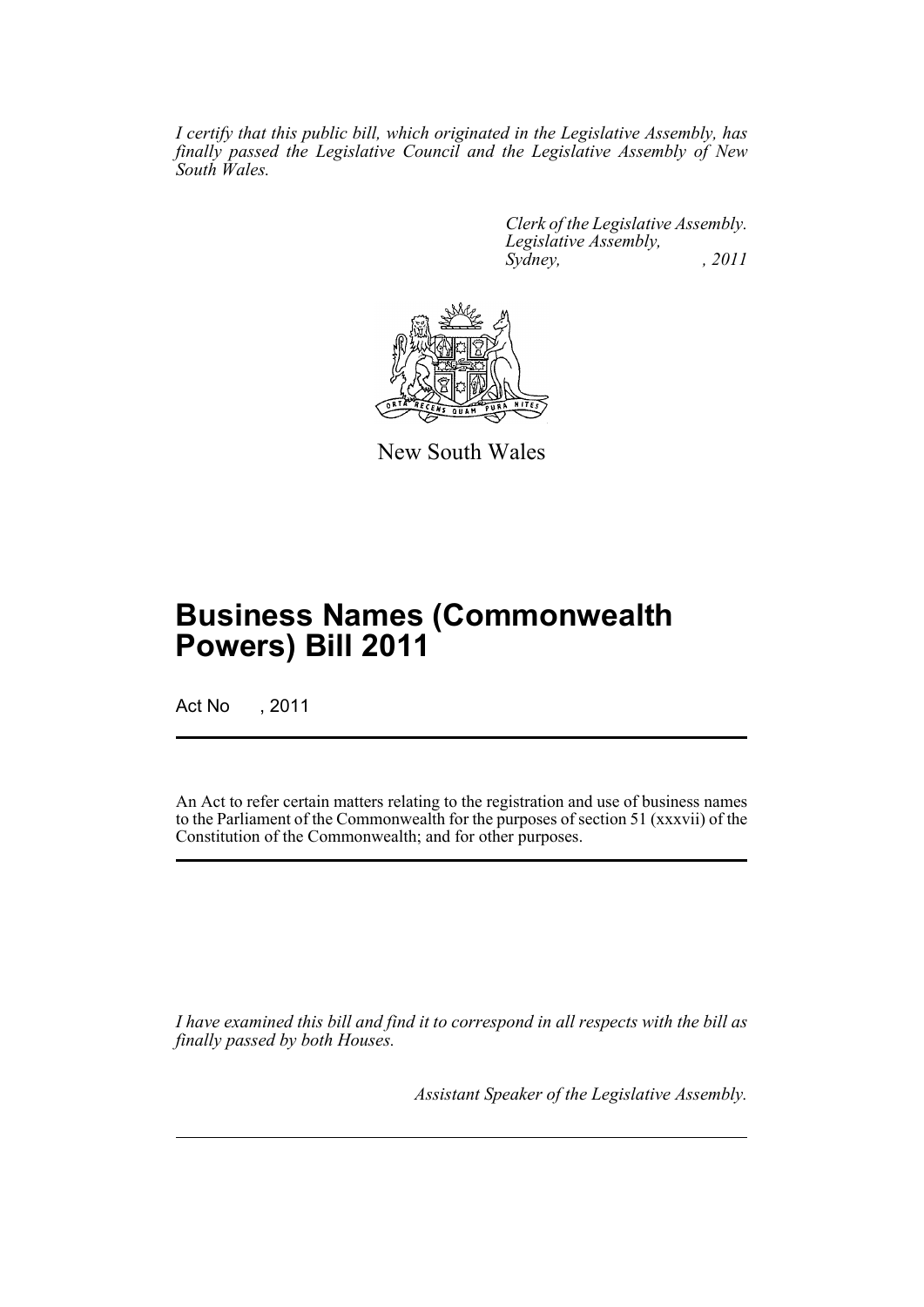#### <span id="page-3-0"></span>**The Legislature of New South Wales enacts:**

#### **1 Name of Act**

- (1) This Act is the *Business Names (Commonwealth Powers) Act 2011*.
- (2) The purpose of this Act is to refer certain matters relating to the registration and use of business names to the Parliament of the Commonwealth for the purposes of section 51 (xxxvii) of the Constitution of the Commonwealth.

#### <span id="page-3-1"></span>**2 Commencement**

This Act commences on a day or days to be appointed by proclamation.

#### <span id="page-3-2"></span>**3 Definitions**

In this Act, unless the contrary intention appears:

*amendment reference* means the reference under section 6 (2).

*business name* has the same meaning as in the tabled text.

*continuing business names matter* has the meaning given by section 5. *entity* includes an individual, body corporate or unincorporate, partnership or anything that is an entity within the meaning of the tabled text.

*exemption provision* means a provision in the terms, or substantially in the terms, of clause  $19(5)$  or clause  $20(3)$  of the proposed Bill for a Commonwealth Act mentioned in paragraph (a) of the definition of *tabled text*.

*express amendment* of the national business names legislation means the direct amendment of the text of the national business names legislation (whether by the insertion, omission, repeal, substitution or relocation of words or matter) by another Commonwealth Act, but does not include the enactment by a Commonwealth Act of a provision that has or will have substantive effect otherwise than as part of the text of the national business names legislation.

#### *government body* means:

- (a) the State or an agency or authority of the State or of the State acting jointly with the Commonwealth, another State or a Territory, or
- (b) a local council or county council established under the *Local Government Act 1993*.

*initial business names matters* has the meaning given by section 4. *initial reference* means the reference under section 6 (1).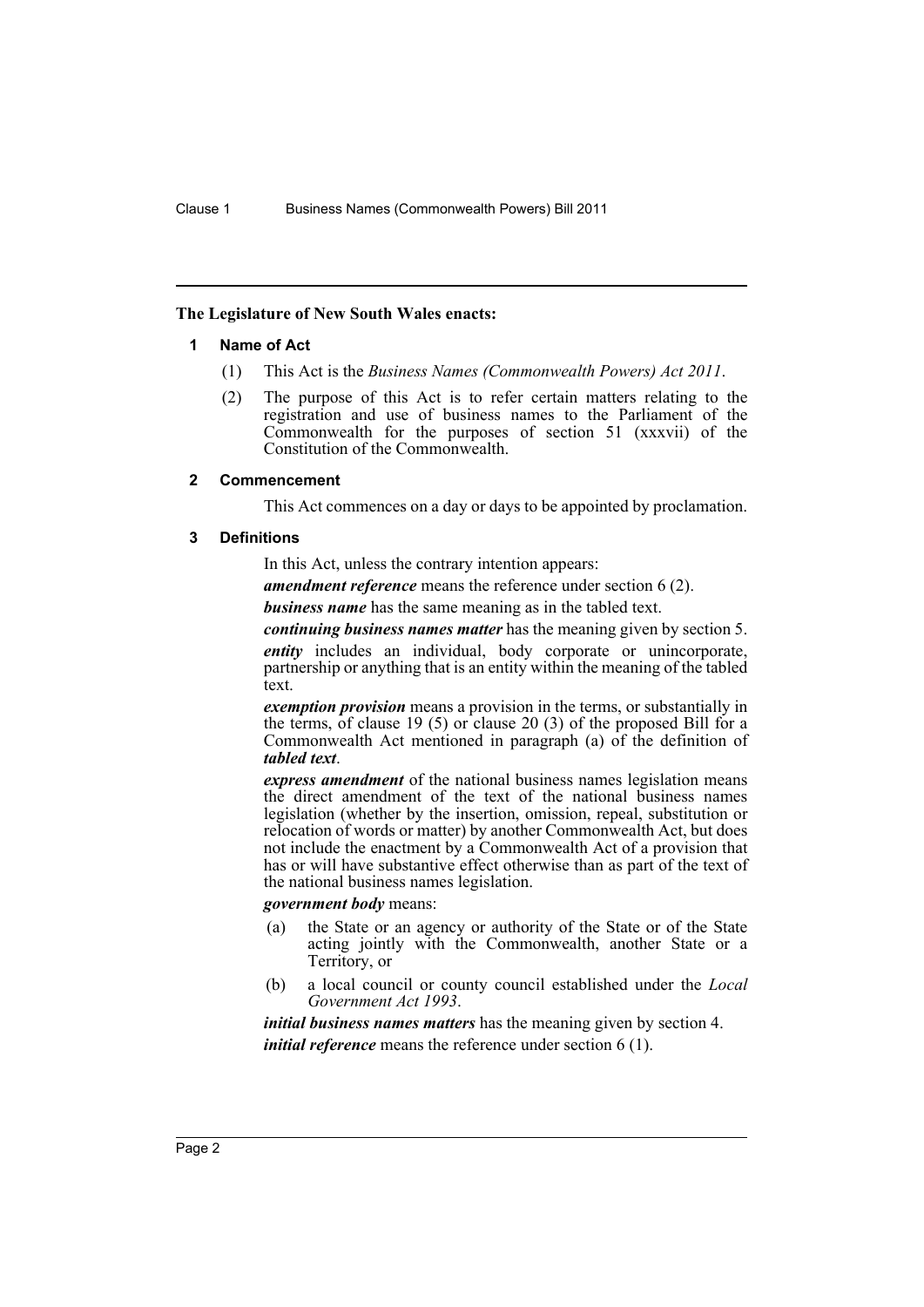Business Names (Commonwealth Powers) Bill 2011 Clause 4

*national business names instrument* means any instrument (whether or not of a legislative character) that is made or issued under the national business names legislation.

*national business names legislation* means Commonwealth Acts enacted in the terms, or substantially in the terms, of the tabled text and as in force from time to time.

*notified State register* means a register that is maintained under a State law and is a notified State/Territory register within the meaning given by clause 6 of the proposed Bill for a Commonwealth Act mentioned in paragraph (a) of the definition of *tabled text*.

*registration* means the inclusion of information in any system for the recording of information (whether in written or electronic form).

*State law* means an Act of the State, or an instrument made under an Act of the State, whenever enacted or made and as in force from time to time.

*tabled text* means the text of the following proposed Bills for Commonwealth Acts:

- (a) *Business Names Registration Bill 2011*,
- (b) *Business Names Registration (Transitional and Consequential Provisions) Bill 2011*,

as tabled in the House of Assembly of Tasmania on 5 July 2011 by or on behalf of the Minister introducing the Bill for the *Business Names (Commonwealth Powers) Act 2011* of that State in that House.

*taxes* means taxes, duties, charges or other imposts, however described.

#### <span id="page-4-0"></span>**4 Initial business names matters**

The *initial business names matters* are the matters to which the provisions of the tabled text relate to the extent that those matters are included in the legislative powers of the Parliament of the State.

#### <span id="page-4-1"></span>**5 Continuing business names matters**

- (1) Each of the following matters is a *continuing business names matter* to the extent that it is included in the legislative powers of the Parliament of the State:
	- (a) the registration of business names,
	- (b) the regulation of the use of business names to assist entities who engage with an entity carrying on a business under a business name to identify the entity,
	- (c) the regulation of the use of business names to assist entities who engage with an entity carrying on a business under a business name to contact the entity,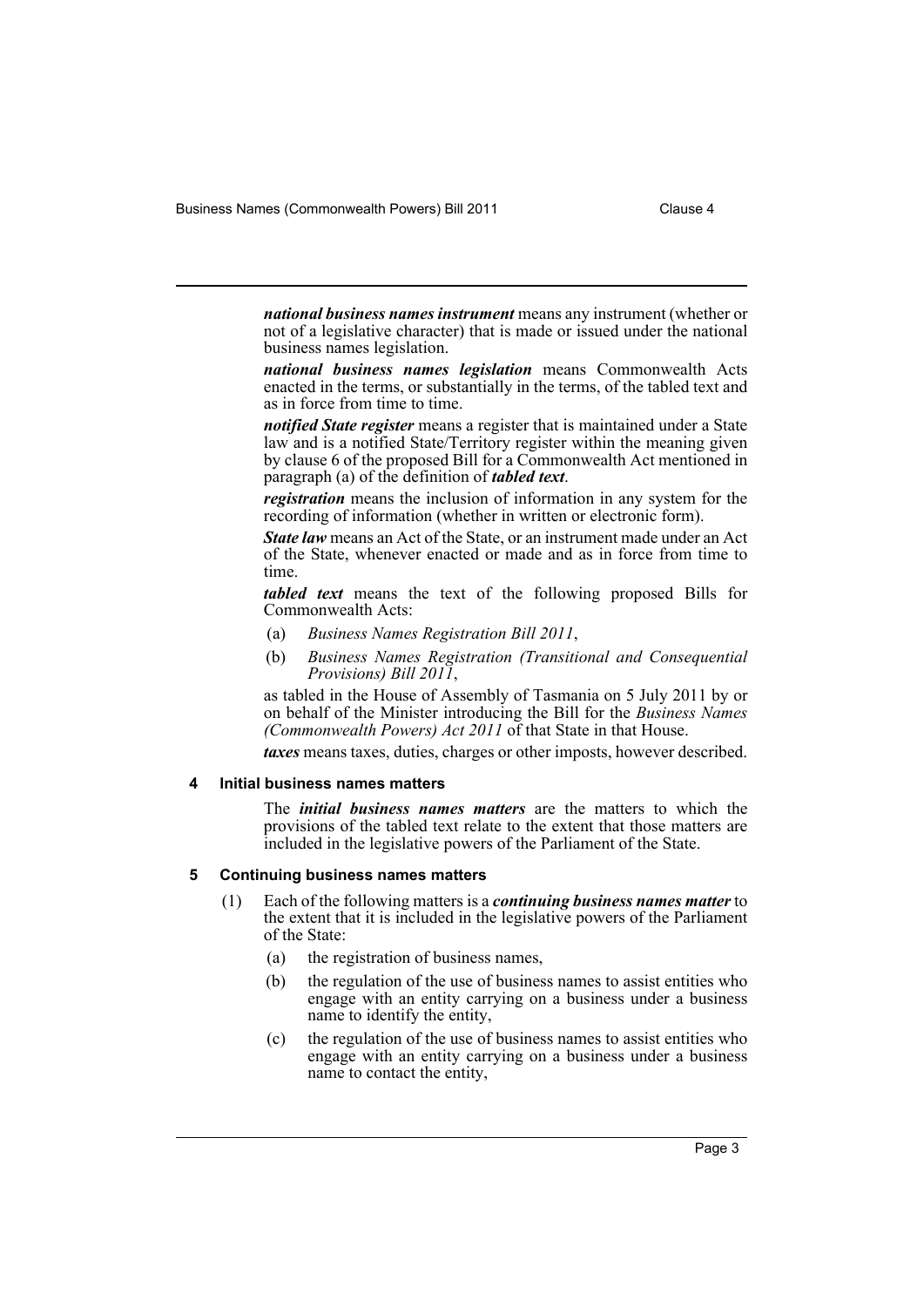- (d) the regulation of the use of business names to reduce the risks that arise from an entity carrying on a business under a name that is not the entity's own,
- (e) the prohibition or restriction of the use of business names that are undesirable, offensive or confusing,
- (f) the prohibition or restriction of the use of business names by an entity because:
	- (i) the entity has engaged in unlawful conduct, or
	- (ii) a person involved in the management of the entity has engaged in unlawful conduct.
- (2) However, none of the following matters is a *continuing business names matter*:
	- (a) the imposition of a restriction on a government body affecting the ability of the body to carry on business under a name,
	- (b) the imposition of a restriction on an entity affecting the ability of the entity to carry on business under a name registered to the entity on a notified State register,
	- (c) the imposition of a restriction on an entity affecting the ability of the entity to carry on business under a name that is specified as the name of the entity in a State law,
	- (d) the imposition of an obligation on a government body to include a name in a communication or to display a name,
	- (e) the imposition of an obligation on an entity to include in a communication, or to display, a name that is registered to the entity on a notified State register,
	- (f) the imposition of an obligation on an entity to include in a communication, or to display, a name that is specified as the name of the entity in a State law,
	- (g) the omission of an exemption provision without the insertion of an equivalent provision, or the imposition of a limitation on the operation of an exemption provision,
	- (h) any matter relating to the imposition or payment of taxes under a State law.

#### <span id="page-5-0"></span>**6 References**

(1) The initial business names matters are referred to the Parliament of the Commonwealth, but only to the extent of the making of laws with respect to those matters by enacting Acts in the terms, or substantially in the terms, of the tabled text.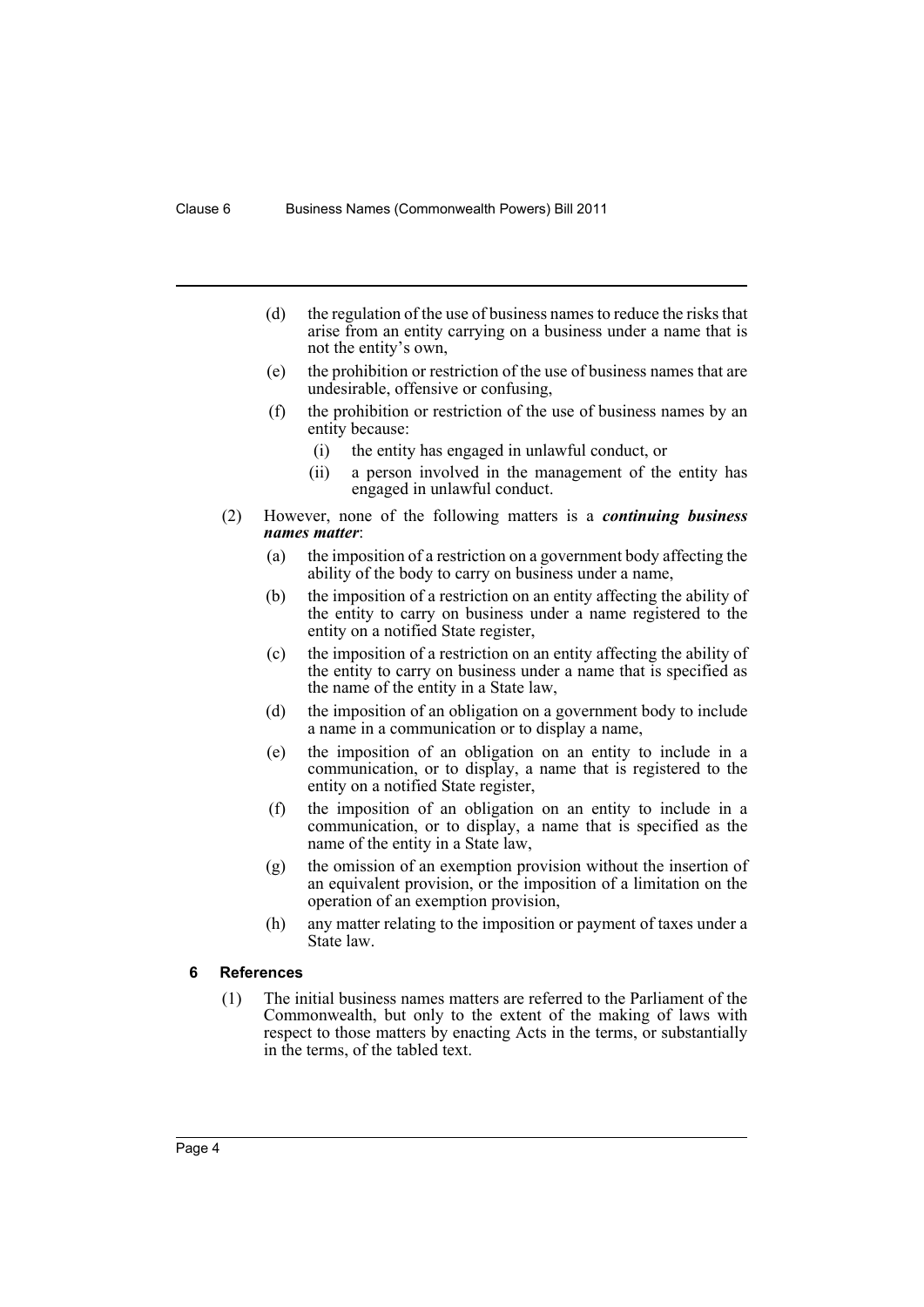- (2) Each continuing business names matter is referred to the Parliament of the Commonwealth, but only to the extent of the making of laws with respect to the matter by making express amendments of the national business names legislation.
- (3) The operation of each of subsections (1) and (2) is not affected by the other subsection.
- (4) The reference of a matter under subsection (1) or (2) has effect only if and to the extent that the matter is not included in the legislative powers of the Parliament of the Commonwealth (otherwise than by a reference for the purposes of section 51 (xxxvii) of the Constitution of the Commonwealth).
- (5) Despite any provision other than section 9 (4), a reference under subsection  $(1)$  or  $(2)$  has effect for a period:
	- (a) beginning when the subsection under which the reference is made comes into operation, and
	- (b) ending at the end of the day fixed under section 8 (1) (a), (b) or (c) as the day on which the reference is to terminate,

but not longer.

#### <span id="page-6-0"></span>**7 Amendment of Commonwealth law**

It is the intention of the Parliament of the State that:

- (a) the national business names legislation may be expressly amended, or have its operation otherwise affected, at any time by provisions of Commonwealth Acts the operation of which is based on legislative powers that the Parliament of the Commonwealth has apart from a reference of any matters for the purposes of section 51 (xxxvii) of the Constitution of the Commonwealth, and
- (b) the national business names legislation may have its operation affected, otherwise than by express amendment, at any time by provisions of national business names instruments.

### <span id="page-6-1"></span>**8 Termination of references**

- (1) The Governor may, at any time, by proclamation published on the NSW legislation website, fix a day as the day on which:
	- (a) the initial reference and the amendment reference are to terminate, or
	- (b) the amendment reference is to terminate, or
	- (c) the initial reference is to terminate (if the amendment reference has been previously terminated).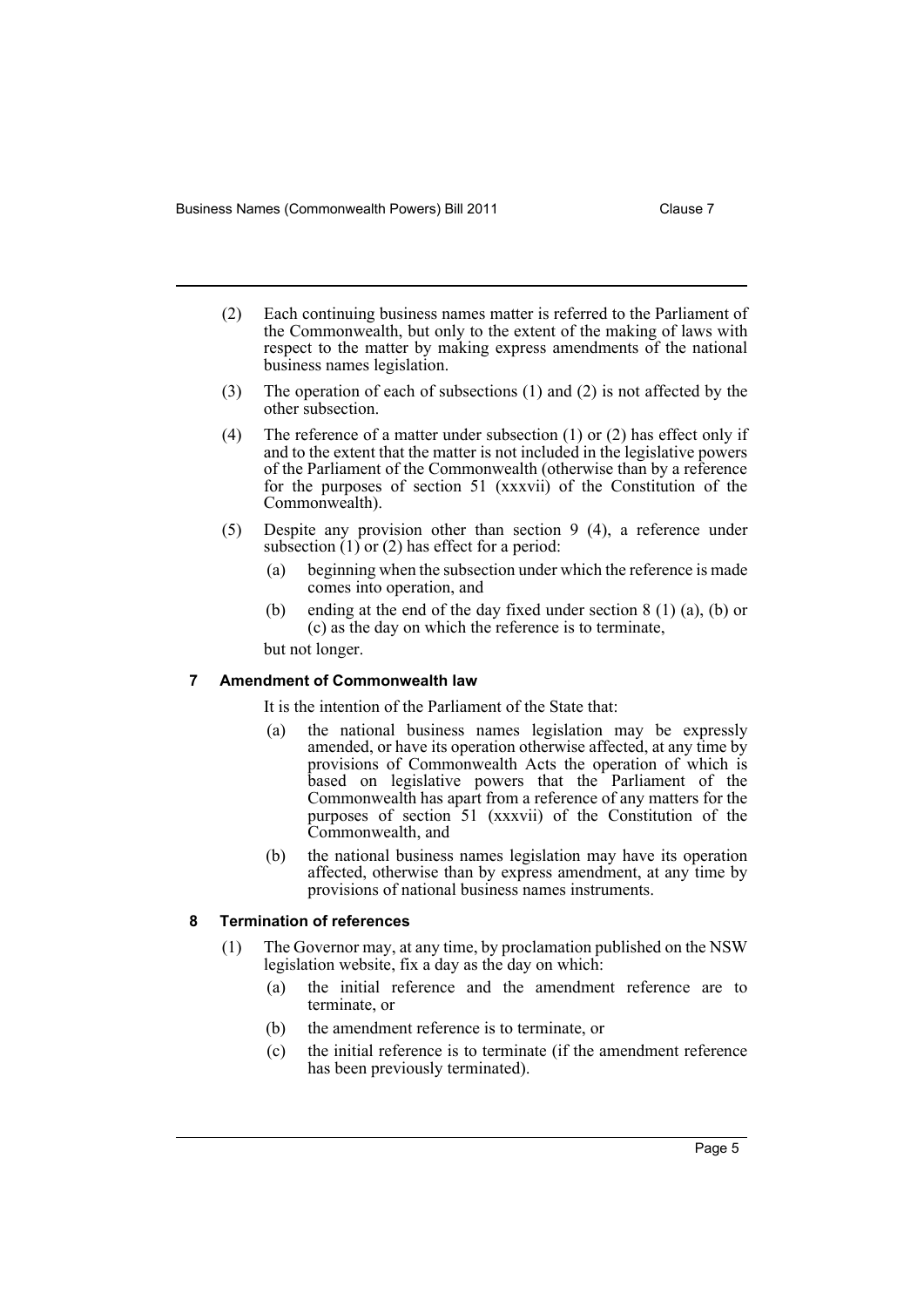- (2) A day fixed under subsection (1) must be no earlier than the first day after the end of the period of 6 months beginning with the day on which the proclamation is published.
- (3) The Governor may, by proclamation published on the NSW legislation website, revoke a proclamation published under subsection (1).
- (4) A revoking proclamation has effect only if published before the day fixed under subsection (1).
- (5) If a revoking proclamation has effect the revoked proclamation is taken, for the purposes of section 6, never to have been published but the revocation does not prevent publication of a further proclamation under subsection  $(1)$ .

#### <span id="page-7-0"></span>**9 Effect of termination of amendment reference before termination of initial reference**

(1) In this section:

*existing legislation* means the national business names legislation as:

- (a) amended by laws made under the amendment reference that have come into operation before the termination, or
- (b) amended or affected by provisions referred to in section 7 (a) or (b) that have come into operation before the termination,

and as in operation immediately before the termination. *termination* means the termination of the amendment reference.

- (2) A reference in this section to provisions referred to in section 7 (b) includes a reference to national business names instruments made to carry out or give effect to the national business names legislation as amended by laws made under the amendment reference.
- (3) It is the intention of the Parliament of the State that, if the amendment reference terminates before the initial reference terminates, the termination of the amendment reference does not affect:
	- (a) laws made under the amendment reference before the termination, or
	- (b) the continued operation in the State of the existing legislation or of the existing legislation as:
		- (i) amended after the termination by laws referred to in paragraph (a) that come into operation after the termination, or
		- (ii) amended or affected after the termination by provisions referred to in section 7 (a) or (b).
- (4) Accordingly, the amendment reference continues to have effect for the purposes of subsection (3) unless the initial reference is terminated.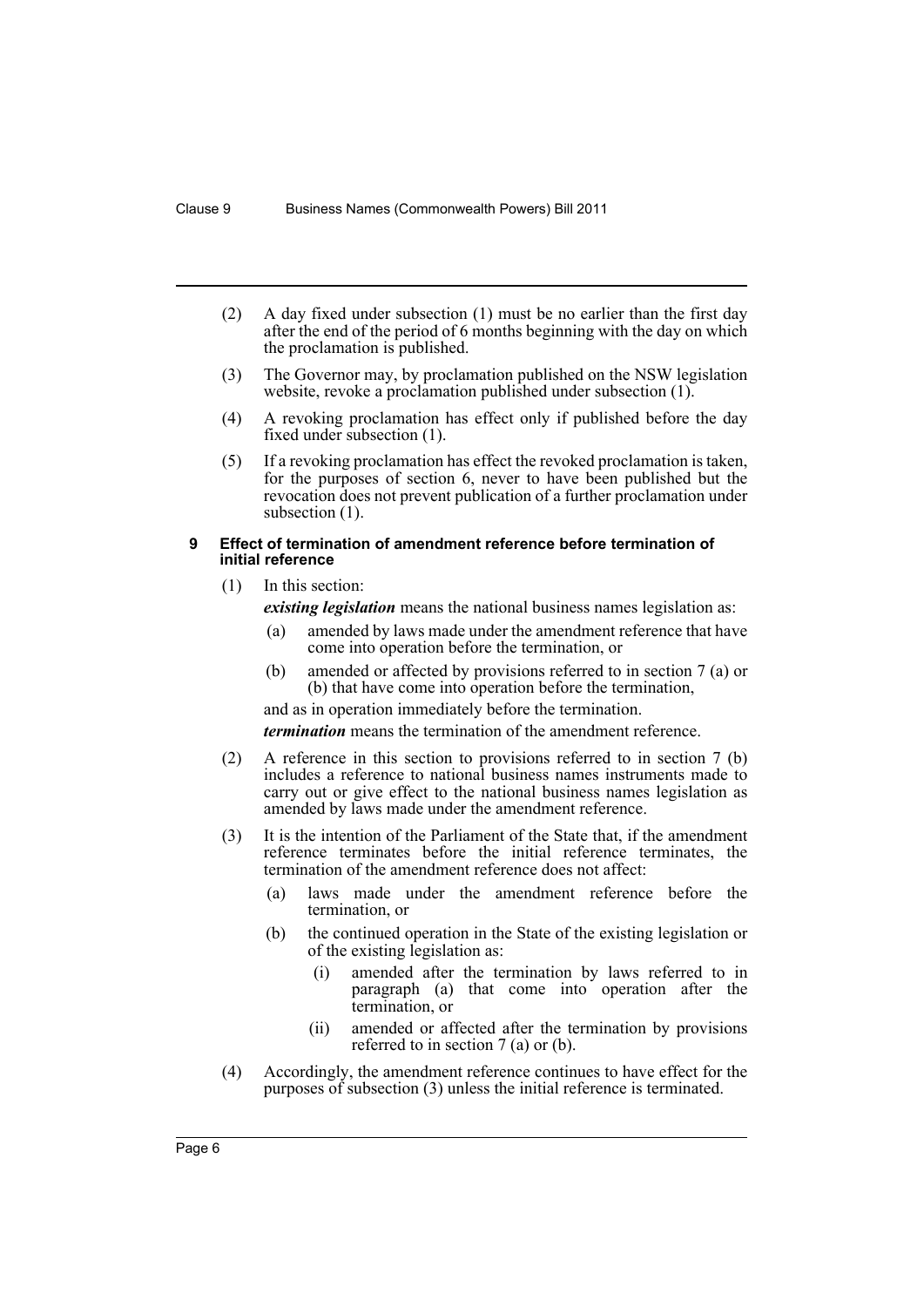Business Names (Commonwealth Powers) Bill 2011 Clause 10

(5) Subsection (3) or (4) does not apply to or in relation to an amendment of the national business names legislation that is excluded from the operation of this section by the proclamation that terminates the amendment reference.

#### <span id="page-8-0"></span>**10 Evidence of tabled text**

- (1) A certificate of the Clerk of the House of Assembly of Tasmania certifying that a document is an accurate copy of the tabled text, or is an accurate copy of a particular part or of particular provisions of the tabled text, is admissible in evidence in any proceedings and is evidence:
	- (a) of the matter certified, and
	- (b) that the text of the proposed Commonwealth Bills was tabled in the House of Assembly of Tasmania as referred to in the definition of *tabled text* in section 3.
- (2) Subsection (1) does not affect any other way in which the tabling or content of the tabled text, or the accuracy of a copy of the tabled text or of a part or provisions of the tabled text, may be established.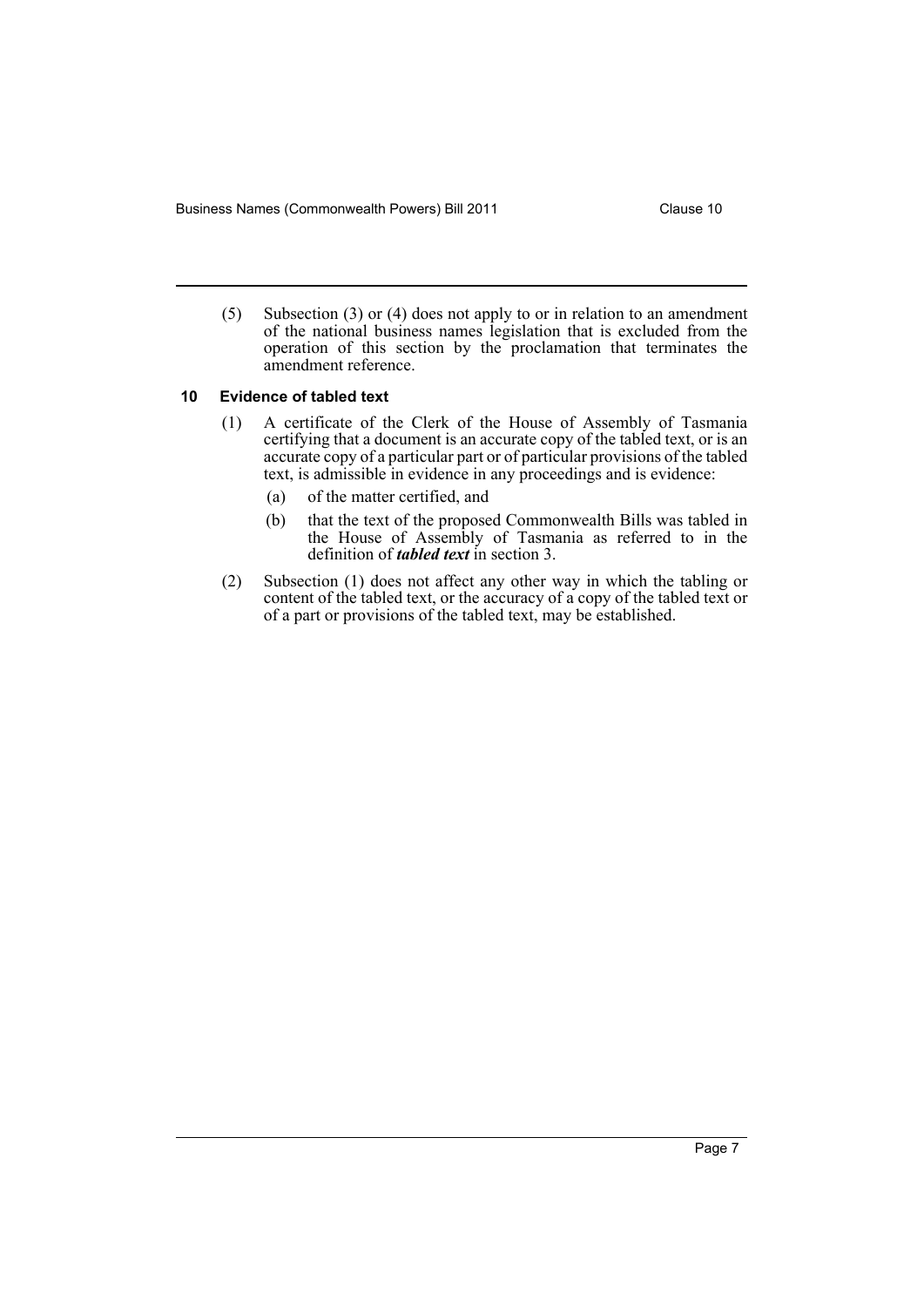Schedule 1 Savings, transitional and other provisions

# <span id="page-9-0"></span>**Schedule 1 Savings, transitional and other provisions**

## **Part 1 Preliminary**

## **1 Definitions**

(1) In this Schedule:

*ASIC* means the Australian Securities and Investments Commission of the Commonwealth.

*change-over day* has the same meaning as it has in the Commonwealth Transitional Act.

*Commonwealth Business Names Act* means a Commonwealth Act in the terms, or substantially in the terms, of the proposed *Business Names Registration Bill 2011* referred to in paragraph (a) of the definition of *tabled text* in section 3, as in force from time to time.

*Commonwealth Register* means the Business Names Register established under the Commonwealth Business Names Act.

*Commonwealth Transitional Act* means a Commonwealth Act in the terms, or substantially in the terms, of the proposed *Business Names Registration (Transitional and Consequential Provisions) Bill 2011* referred to in paragraph (b) of the definition of *tabled text* in section 3, as in force from time to time.

#### *Director-General* means:

- (a) the Commissioner for Fair Trading, Department of Finance and Services, or
- (b) if no such position exists—the Director-General of the Department of Finance and Services.

#### *existing business names legislation* means:

- (a) the *Business Names Act 2002* and any regulation made under that Act, and
- (b) the *Licensing and Registration (Uniform Procedures) Act 2002* as applied by section 5 of the *Business Names Act 2002* to and in respect of registration of a business name.

*function* includes a power, authority or duty, and *exercise* a function includes perform a duty.

*matter* includes an act, omission, body, person and thing.

*new business names legislation* means:

(a) the Commonwealth Business Names Act and any instrument made under that Act, and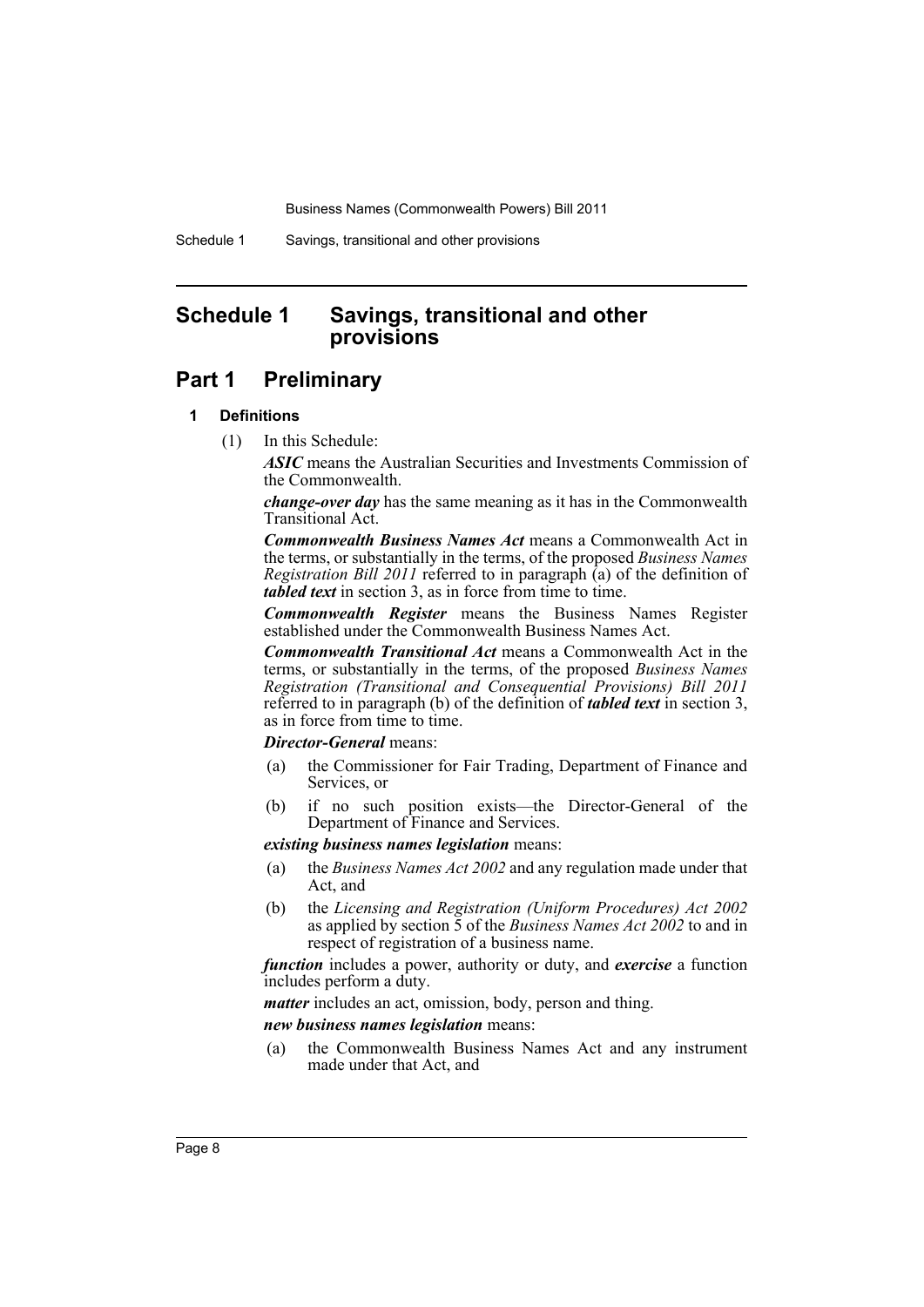Savings, transitional and other provisions Schedule 1 and the state of the Schedule 1

(b) the Commonwealth Transitional Act and any instrument made under that Act.

*pre-transfer transitional period* means the period:

- (a) commencing on the day that is 28 days before the change-over day (or such other day as may be prescribed by the regulations), and
- (b) ending on the change-over day.

*previous State Business Names Act* means any of the following:

- (a) the *Business Names Act 1934*,
- (b) the *Business Names Act 1962*,
- (c) the *Business Names Act 2002*.

*State Minister* means the Minister administering this Act.

*State Register* means the register of business names referred to in section 20 of the *Business Names Act 2002*.

- (2) A reference in this Schedule to an Act or statutory rule that is repealed by Schedule 2 is, on and from the day on which the Act or statutory rule is repealed, a reference to the Act or statutory rule as in force immediately before that day.
- (3) If a provision of this Schedule provides for an event or other thing to commence, end or occur on the change-over day or any other day, that event or thing is taken to commence, end or occur at the beginning of that day.
- (4) Notes included in this Schedule do not form part of this Act.

# **Part 2 Transfer of functions to Commonwealth**

## **Division 1 Information transfer**

## **2 Provision of information and notices to the Commonwealth**

- (1) The Director-General is specifically authorised:
	- (a) to provide the Commonwealth, ASIC or any officer of the Commonwealth or ASIC with such information recorded in, or concerning the use of, the State Register as the Director-General considers appropriate in order to assist the Commonwealth and ASIC to establish and maintain the Commonwealth Register, and
	- (b) to act on behalf of the State in connection with the giving of notices to ASIC by the State for the purposes of the provisions of Schedule 1 to the Commonwealth Transitional Act.

**Note.** Schedule 1 to the Commonwealth Transitional Act provides for notices to be given by the State to ASIC for the registration of existing business names in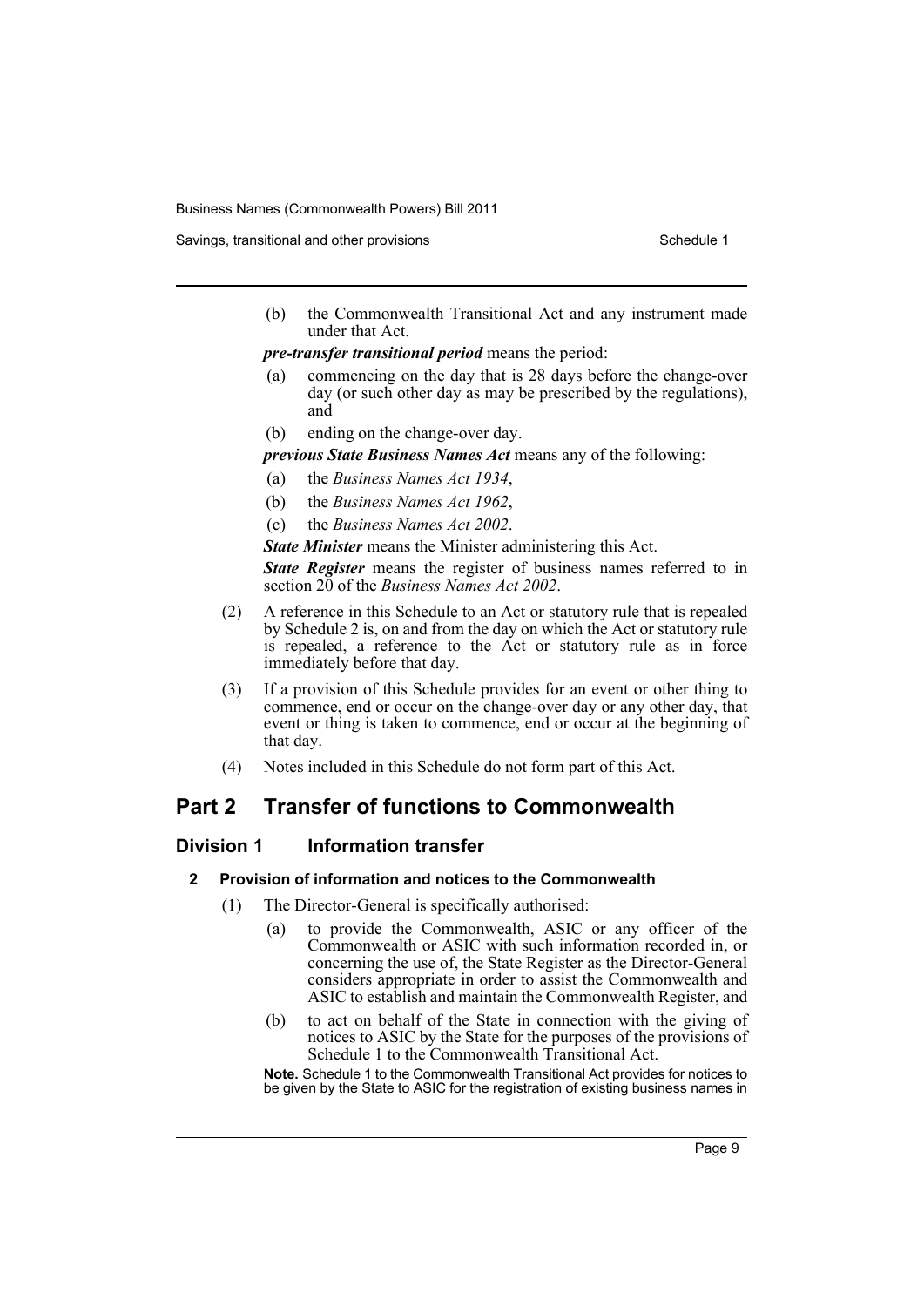Schedule 1 Savings, transitional and other provisions

the Commonwealth Register. The Schedule also enables the State to notify ASIC that a business name is to be held while outstanding matters in relation to the name are resolved under State law.

- (2) Without limiting subclause (1), the Director-General is also specifically authorised to provide any of the following persons with such information recorded in the State Register as the Director-General considers appropriate in order to assist in verifying the accuracy of information recorded in the State Register for the purposes of data migration to the Commonwealth Register:
	- (a) any person in whose name a business name is (or was) registered in the State Register,
	- (b) any other person engaged by the Director-General to assist, or who is otherwise involved in assisting, in the migration of data from the State Register to the Commonwealth Register.
- (3) The Director-General may charge fees with respect to the provision of information under subclause (2).
- (4) The Director-General may provide the information that the Director-General is authorised to provide under this clause in whatever form (including by means of electronic data or in a form approved for the purposes of the new business names legislation) as the Director-General considers appropriate.
- (5) Subject to subclause (6), the provisions of this clause prevail to the extent of any inconsistency with the provisions of any other Act or statutory rule.
- (6) The provisions of this clause are in addition to, and do not derogate from, the provisions of section 9A of the *Fair Trading Act 1987*.

## **Division 2 Application of existing business names legislation generally**

#### **3 Existing business names legislation ceases to have effect on change-over day**

- (1) The existing business names legislation ceases to have effect in relation to business names (within the meaning of the *Business Names Act 2002*) on the change-over day, except as provided otherwise by this Part.
- (2) If a provision of the existing business names legislation (the *primary provision*) is continued in effect by this Part:
	- (a) any other provision of the existing business names legislation (a *related provision*) that is referred to in the primary provision is also continued in effect to the extent necessary for the purposes of the continued application of the primary provision, and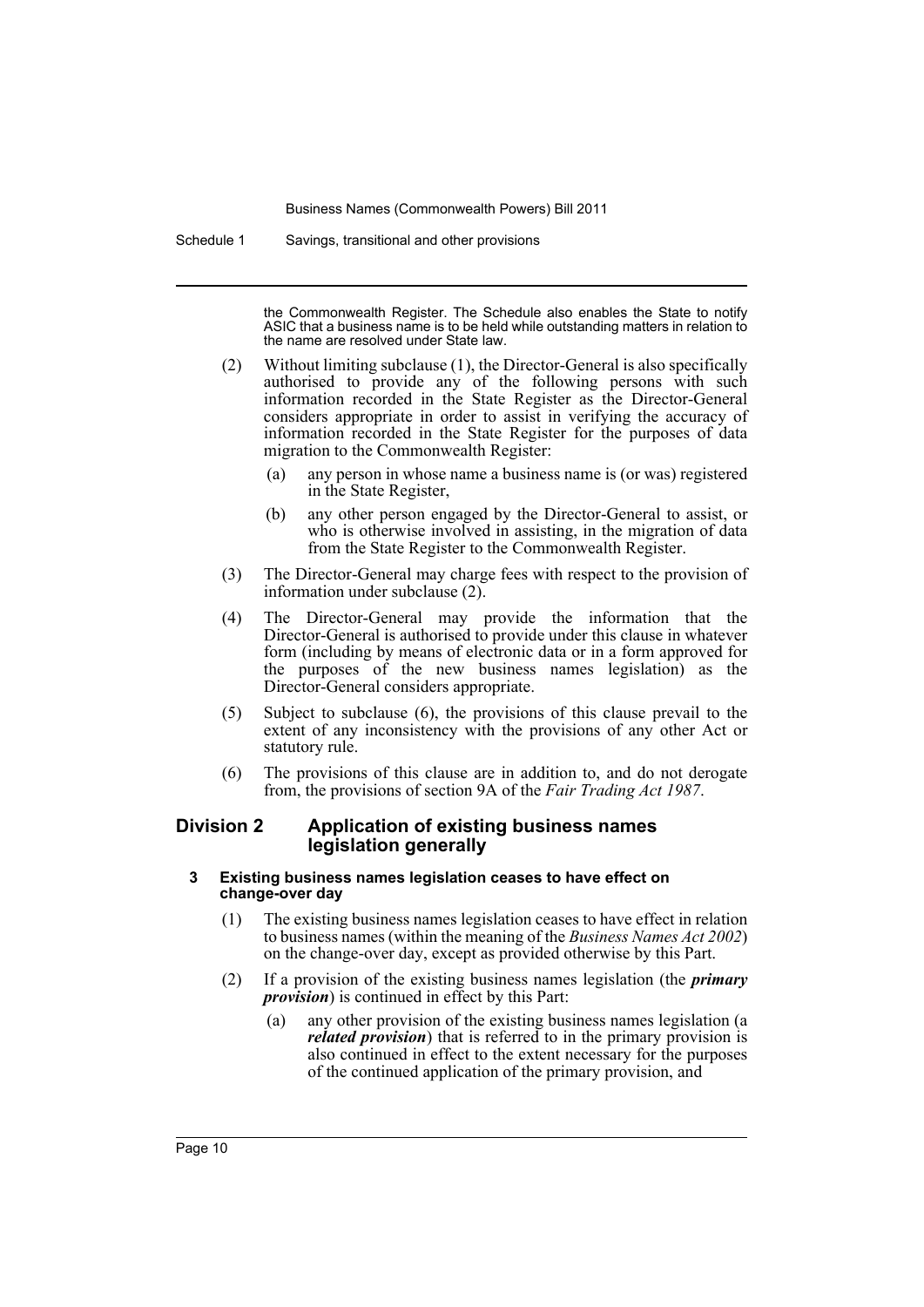Savings, transitional and other provisions Schedule 1 and the state of the Schedule 1

- (b) any power to make regulations in respect of a matter that is conferred by the primary provision or a related provision is taken on and after the change-over day to include a power for the matter to be prescribed by regulations made under this Act.
- (3) The regulations under the *Business Names Act 2002* as in force immediately before the change-over day continue to apply for the purposes of a primary provision or related provision that confers a regulation-making power for a matter under the *Business Names Act 2002* until regulations are made under this Act for that matter.
- (4) This Part has effect:
	- (a) despite anything to the contrary in the existing business names legislation, and
	- (b) in relation to provisions of the existing business names legislation that this Part continues in effect on or after the change-over day even after the legislation is repealed by Schedule 2.

**Note.** Schedule 2, when read with section 2, provides for the repeal of the *Business Names Act 2002* and regulations made under that Act on a day or days appointed by proclamation.

#### **4 Offences under existing business names legislation**

The provisions of the existing business names legislation and the *Fines Act 1996* continue to apply on and after the change-over day in relation to offences committed, or alleged to have been committed, before that day.

#### **5 Fees and charges payable under existing business names legislation**

- (1) Any fees and charges that were payable under the existing business names legislation immediately before the change-over day remain recoverable by the Director-General in a court of competent jurisdiction on and after that day.
- (2) Without limiting clause 3, fees and charges that would have been payable under the existing business names legislation had it continued in effect continue to be payable in relation to matters being dealt with in accordance with the provisions of Division 4.

## **Division 3 Exercise of registration functions under existing business names legislation**

## **6 Director-General may refuse to exercise registration functions**

(1) Subject to clause 7, the Director-General may refuse to exercise a registration function during the pre-transfer transitional period.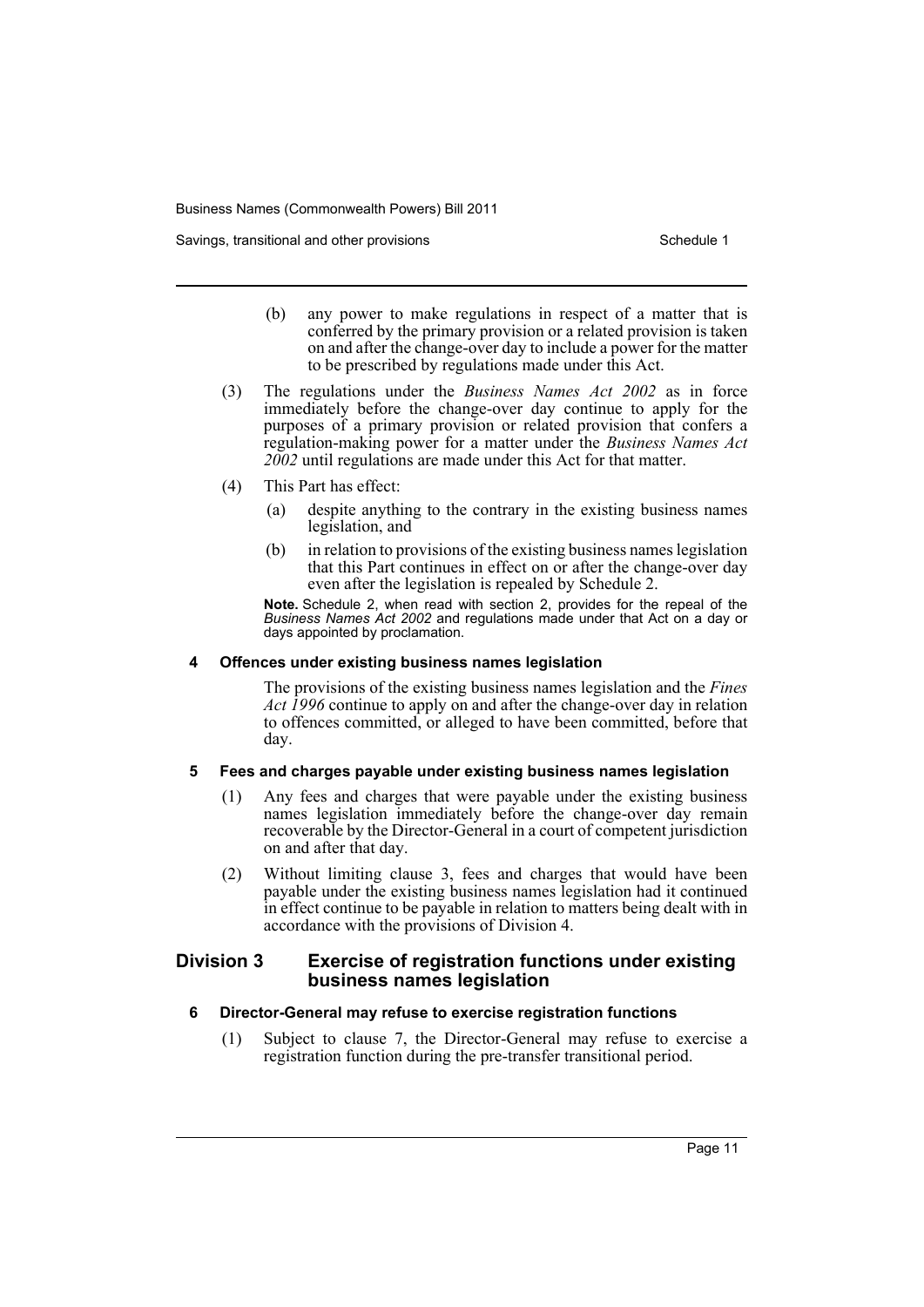Schedule 1 Savings, transitional and other provisions

(2) Without limiting subclause (1), the Director-General may refuse:

- (a) to exercise a registration function during the pre-transfer transitional period in relation to a matter that was not finally determined or concluded immediately before the commencement of that period, and
- (b) to give access (whether temporarily or permanently) to the State Register at any time during the pre-transfer transitional period.

#### (3) In this clause:

*registration function* means any function conferred or imposed on the Director-General by or under the existing business names legislation in relation to the registration of business names (including, without limitation, the renewal and cancellation of registration and the maintenance of the State Register).

#### **7 Renewal applications relating to registrations that expire on or after change-over day**

(1) An application may not be made under the existing business names legislation for the renewal of the registration of a business name if that registration is due to expire on or after the change-over day.

**Note.** An application for the renewal of the registration of a business name that expires on or after the change-over day will need to be made in accordance with the requirements of the new business names legislation on and from that day.

(2) The Director-General is not required to give a person in whose name a business name is registered under the *Business Names Act 2002* any notice concerning the renewal date for the registration if the registration expires on or after the change-over day.

#### **8 Certificates concerning business names**

- (1) The following provisions continue to apply on and after the change-over day in relation to any certificate issued under the provisions before that day:
	- (a) section 26 of the *Business Names Act 2002*,
	- (b) section 55 of the *Licensing and Registration (Uniform Procedures) Act 2002* (as applied by section 5 of the *Business Names Act 2002*).
- (2) A copy of an entry in the Commonwealth Register in relation to a business name that was originally registered under a previous State Business Names Act that is provided by ASIC under section 60 of the Commonwealth Business Names Act is admissible in proceedings concerning a matter before the change-over day and is evidence of the matters stated in the entry.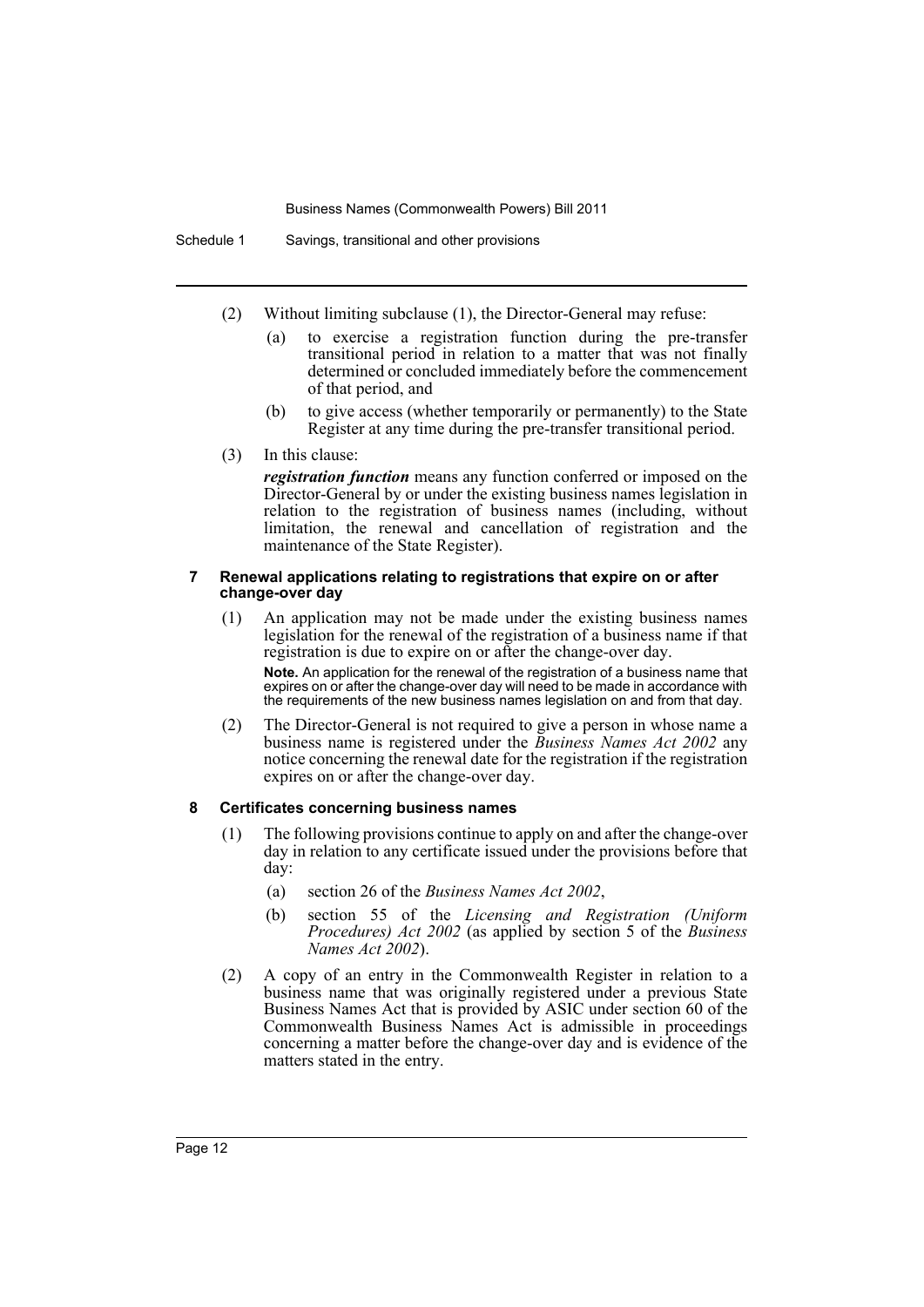Savings, transitional and other provisions Schedule 1 and the state of the Schedule 1

(3) The regulations may make provision for or with respect to the issue of certificates during the pre-transfer transitional period under the provisions referred to in subclause (1) and any such regulations prevail to the extent of any inconsistency with the provisions of the existing business names legislation.

## **Division 4 Resolution of outstanding matters under existing business names legislation**

**Note.** The object of this Division is to enable certain matters under the existing business names legislation that have not been finally resolved by the change-over day to be resolved for the purpose of providing accurate and complete information to ASIC for inclusion in the Commonwealth Register.

This Division enables these matters to be resolved as if the existing business names legislation had continued in effect. As a result, the relevant decision-maker will be able to make a decision indicating what would have been the result had that legislation continued in effect. Once an outstanding matter is resolved, ASIC will be provided with information concerning the resolution of the matter. The Commonwealth Transitional Act provides for ASIC to hold a business name if it is notified by a State that there are outstanding matters to be resolved before the name can be migrated to the new business names legislation.

## **9 Pending registration, renewal and restoration applications**

- (1) This clause applies to the following kinds of applications:
	- (a) an application for the registration of a business name under the *Business Names Act 2002* that is received by the Director-General before the change-over day (but not finally determined before that day),
	- (b) an application for the renewal of the registration of a business name under the *Business Names Act 2002* if:
		- the registration of the business name is due to expire before the change-over day, and
		- (ii) the application is received by the Director-General before the change-over day (but not finally determined before that day),
	- (c) an application for the restoration of the registration of a business name under the *Business Names Act 2002* if:
		- (i) the registration of the business name expired before the change-over day, and
		- (ii) the application is received by the Director-General before the change-over day (but not finally determined before that day),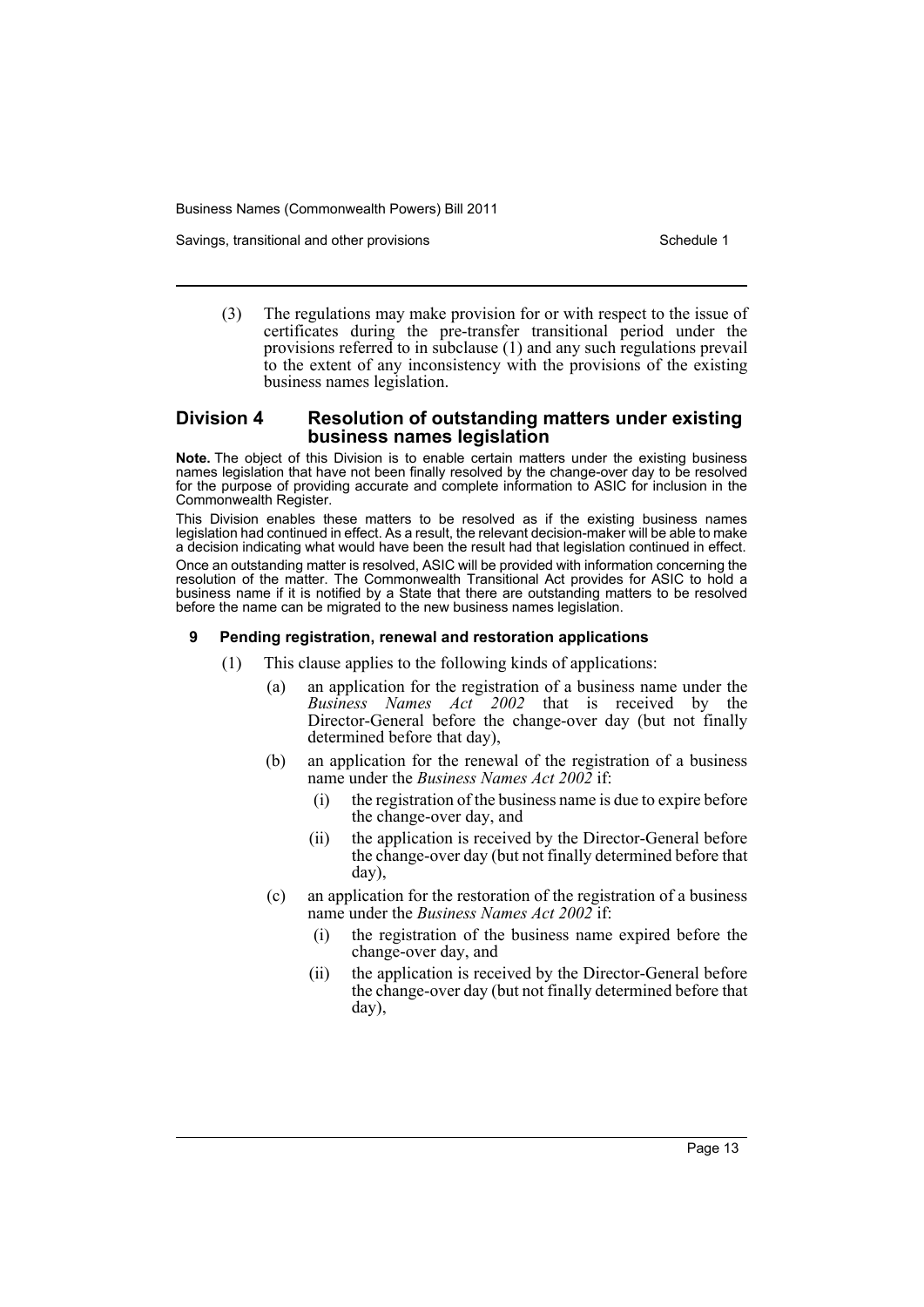- (d) an application for the restoration of the registration of a business name under the *Business Names Act 2002* if:
	- (i) the registration of the business name expired before the change-over day and was not renewed by the expiry date, and
	- (ii) the application is made to the Director-General on or after the change-over day, and
	- (iii) the application is made within the period that would have applied to the making of such an application had the existing business names legislation continued in effect.
- (2) An application to which this clause applies may, on or after the change-over day, be dealt with under the existing business names legislation as if the power of the Director-General under that legislation to decide whether to grant the application were a power to decide whether the application should have been granted had the legislation continued in effect.
- (3) This clause does not limit the power conferred on the Director-General by clause 6.

#### **10 Pending notices concerning changes of particulars**

- (1) This clause applies to a notice under Division 2 of Part 2 of the *Business Names Act 2002* that is received by the Director-General before the change-over day (but not dealt with before that day).
- (2) A notice to which this clause applies may, on or after the change-over day, be dealt with under the existing business names legislation as if the power of the Director-General under that legislation to alter the particulars of the registration to which the notice relates were a power to alter the particulars of that registration had the legislation continued in effect.
- (3) This clause does not limit the power conferred on the Director-General by clause 6.

#### **11 Reviewable application and cancellation decisions**

- (1) This clause applies to the following kinds of decisions:
	- (a) a decision of the Director-General to refuse to grant an application under the existing business names legislation if a person has a right to apply to the Administrative Decisions Tribunal for a review of the decision immediately before the change-over day (an *existing reviewable application decision*),
	- (b) a decision of the Director-General to cancel the registration of a business name under the existing business names legislation if a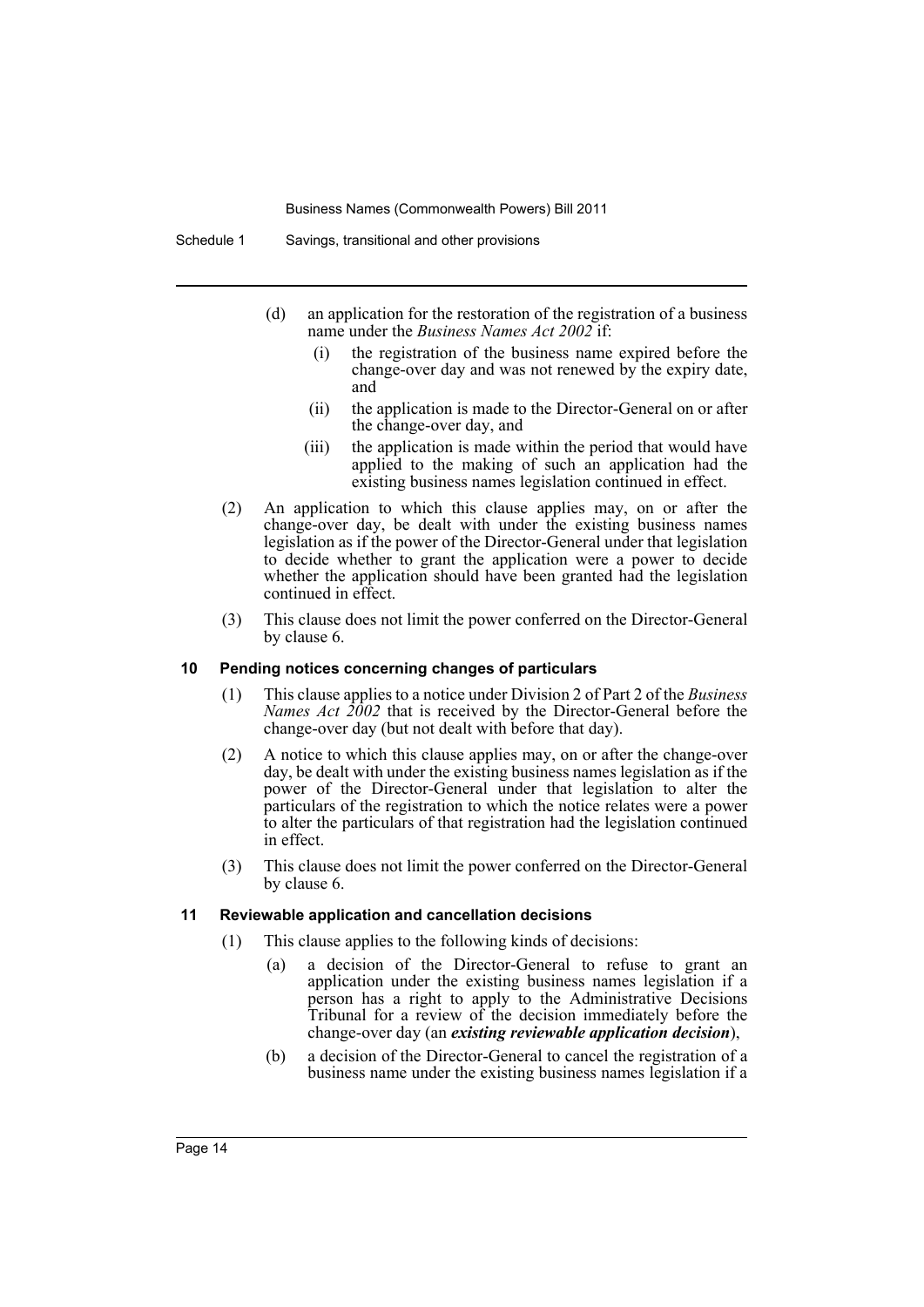Savings, transitional and other provisions Schedule 1 and the state of the Schedule 1

person has a right to apply to the Administrative Decisions Tribunal for a review of the decision immediately before the change-over day (an *existing reviewable cancellation decision*),

- (c) a decision of the Director-General made on or after the change-over day in relation to an application to which clause 9 applies (a *transitional application decision*).
- (2) Subject to subclause (3), an existing reviewable application decision may be the subject of an application for review to the Administrative Decisions Tribunal, and may be dealt with by the Tribunal, under the existing business names legislation as if the right to seek the review of the decision of the Director-General to refuse to grant the application concerned were a right to seek a review of a decision of the Director-General that the application should have been refused had the legislation continued in effect.
- (3) Subclause (2) does not apply in relation to an existing reviewable application decision by the Director-General made during the pre-transfer transitional period in reliance on the power conferred on the Director-General by clause 6.
- (4) An existing reviewable cancellation decision may be the subject of an application for review to the Administrative Decisions Tribunal, and may be dealt with by the Tribunal, under the existing business names legislation as if the right to seek the review of the decision of the Director-General to cancel the registration of the business name concerned were a right to seek a review of a decision of the Director-General that the registration should have been cancelled had the legislation continued in effect.
- (5) A transitional application decision may be the subject of an application for review to the Administrative Decisions Tribunal if a decision to refuse to grant the application concerned could have been subject to an application for review to the Tribunal had the decision been made before the change-over day.
- (6) The Administrative Decisions Tribunal may deal with an application for review made under subclause (5) as if the jurisdiction conferred on the Tribunal were jurisdiction to review the decision of the Director-General that the application should have been refused had the existing business names legislation continued in effect.
- (7) For the avoidance of doubt, Chapter 7 (Appeals) of the *Administrative Decisions Tribunal Act 1997* extends to any decision of the Administrative Decisions Tribunal made on an application for review as provided by this clause.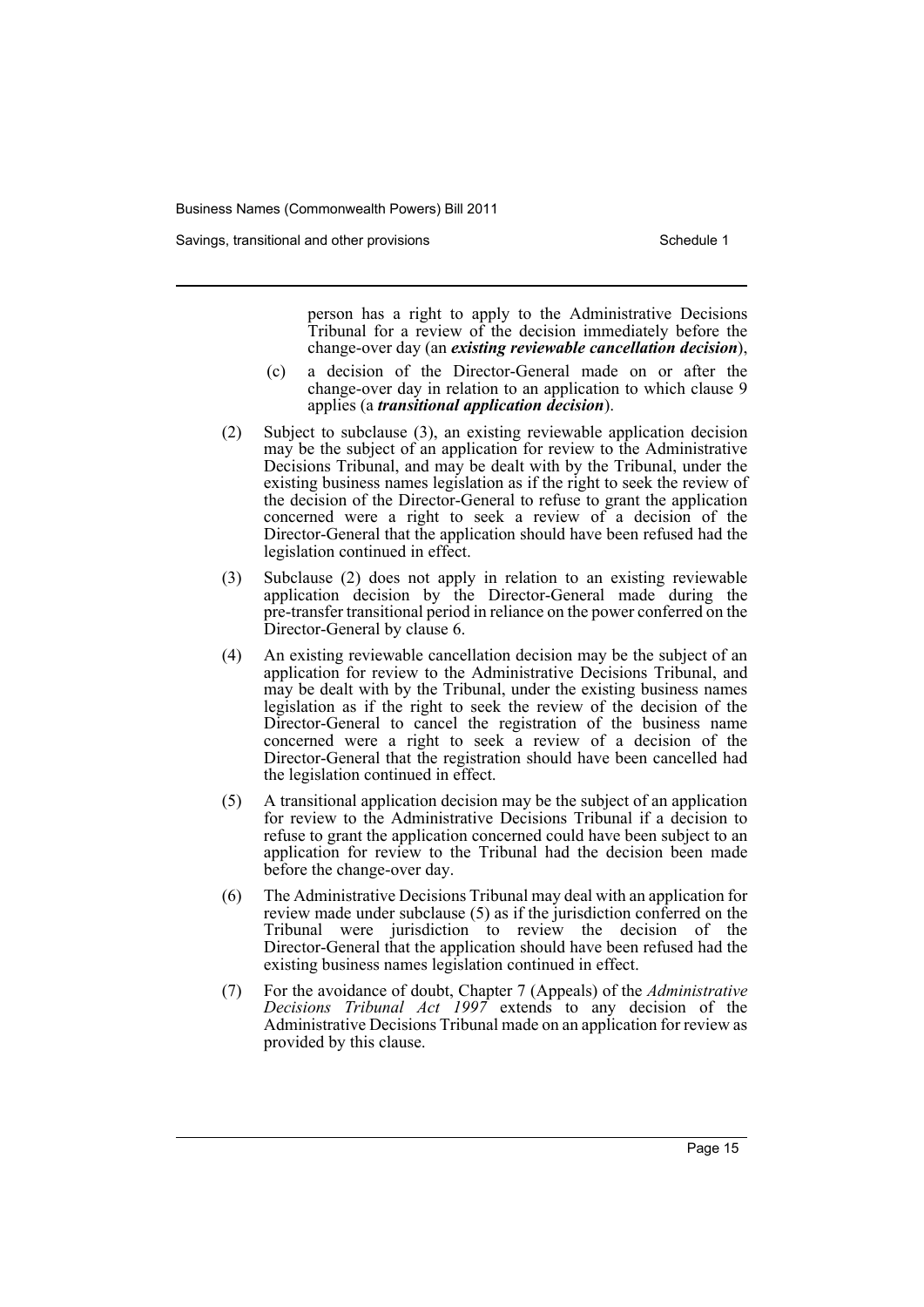Schedule 1 Savings, transitional and other provisions

#### **12 Pending proceedings**

- (1) This clause applies to the following kinds of applications:
	- (a) an application for leave made to the District Court under section 8 of the *Business Names Act 2002* if the application is pending, but not finally determined, immediately before the change-over day (an *existing leave application*),
	- (b) an application to the Administrative Decisions Tribunal under section 52 of the *Licensing and Registration (Uniform Procedures) Act 2002* (as applied by section 5 of the *Business Names Act 2002*) for the review of a decision of the Director-General to refuse an application if the application to the Tribunal is pending, but not finally determined, immediately before the change-over day (an *existing decision review application*),
	- (c) an application to the Administrative Decisions Tribunal under section 19 of the *Business Names Act 2002* for the review of a decision of the Director-General to cancel the registration of a business name if the application is pending, but not finally determined, immediately before the change-over day (an *existing cancellation review application*).
- (2) An existing leave application may be determined by the District Court under section 8 of the *Business Names Act 2002* as if the jurisdiction of the Court to grant leave for a business name to be registered in the name of the person concerned were jurisdiction to grant leave for the business name to be registered in the name of the person had the Act continued in effect.
- (3) An existing decision review application may be determined by the Administrative Decisions Tribunal under the existing business names legislation as if the jurisdiction of the Tribunal to review the decision of the Director-General to refuse the application concerned were jurisdiction to review a decision of the Director-General that the application should have been refused had the legislation continued in effect.
- (4) An existing cancellation review application may be determined by the Administrative Decisions Tribunal under the existing business names legislation as if the jurisdiction of the Tribunal to review the decision of the Director-General to cancel the registration were jurisdiction to review a decision of the Director-General that the registration should have been cancelled had the legislation continued in effect.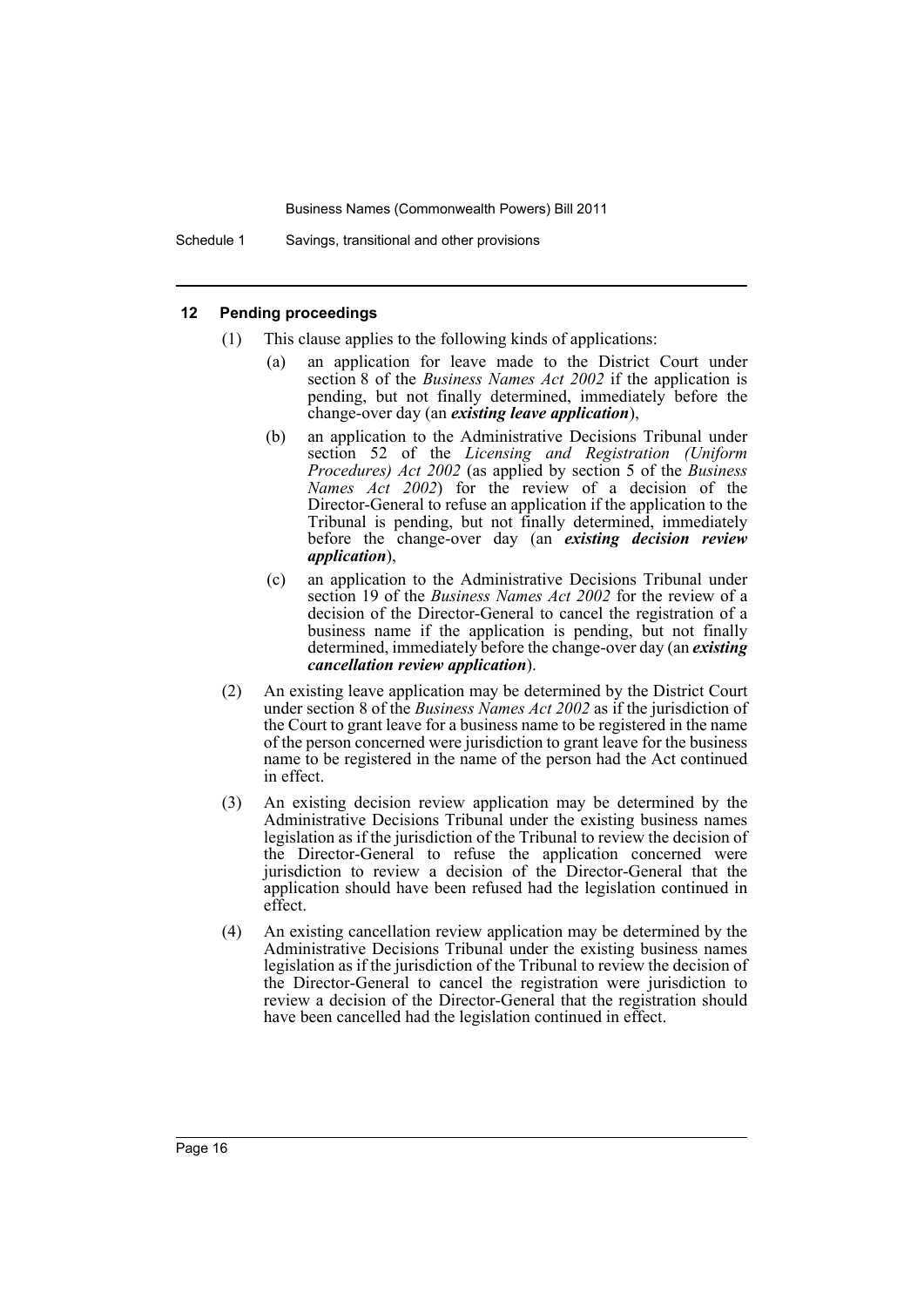Savings, transitional and other provisions Schedule 1 and the state of the Schedule 1

(5) For the avoidance of doubt, Chapter 7 (Appeals) of the *Administrative Decisions Tribunal Act 1997* extends to any decision of the Administrative Decisions Tribunal made on an application for review as provided by this clause.

#### **13 Dealings of Director-General with ASIC concerning unresolved matters**

- (1) The Director-General may give notice to ASIC in accordance with the new business names legislation that a business name is to be held for the purposes of that legislation in order for outstanding matters to be resolved under the existing business names legislation.
- (2) The Director-General may, if satisfied that a matter to which a provision of this Division applies has been finalised, give ASIC notice in accordance with the new business names legislation stating (as the case requires) that a business name that has been held under that legislation:
	- (a) is to be registered on the Commonwealth Register, or
	- (b) is to cease to be held by ASIC.
- (3) This clause does not limit the generality of clause 2.

#### **14 Application of existing offence provisions in relation to held business names**

- (1) This clause applies in relation to a business name (a *held business name*) if the Director-General has given ASIC a notice in accordance with the new business names legislation that the business name is to be held for the purposes of that legislation in order for outstanding matters to be resolved under the existing business names legislation.
- (2) Subject to subclause (3), section 4 (Business names to be registered) of the *Business Names Act 2002* continues to apply in relation to the use of a held business name as if business names could still be registered under that Act until such time as:
	- (a) the held business name is registered by ASIC under the new business names legislation, or
	- (b) ASIC ceases to hold the held business name under the new business names legislation.

**Note.** Item 5 (2) of Schedule 1 to the Commonwealth Transitional Act provides that an entity does not commit an offence under Part 2 of the Commonwealth Business Names Act while the business name is held by ASIC under the Commonwealth Transitional Act.

(3) Subclause (2) does not apply in relation to the use of a held business name if the business name would have been treated as having been registered under the *Business Names Act 2002* (had that Act continued in effect) while the outstanding matter concerned was resolved.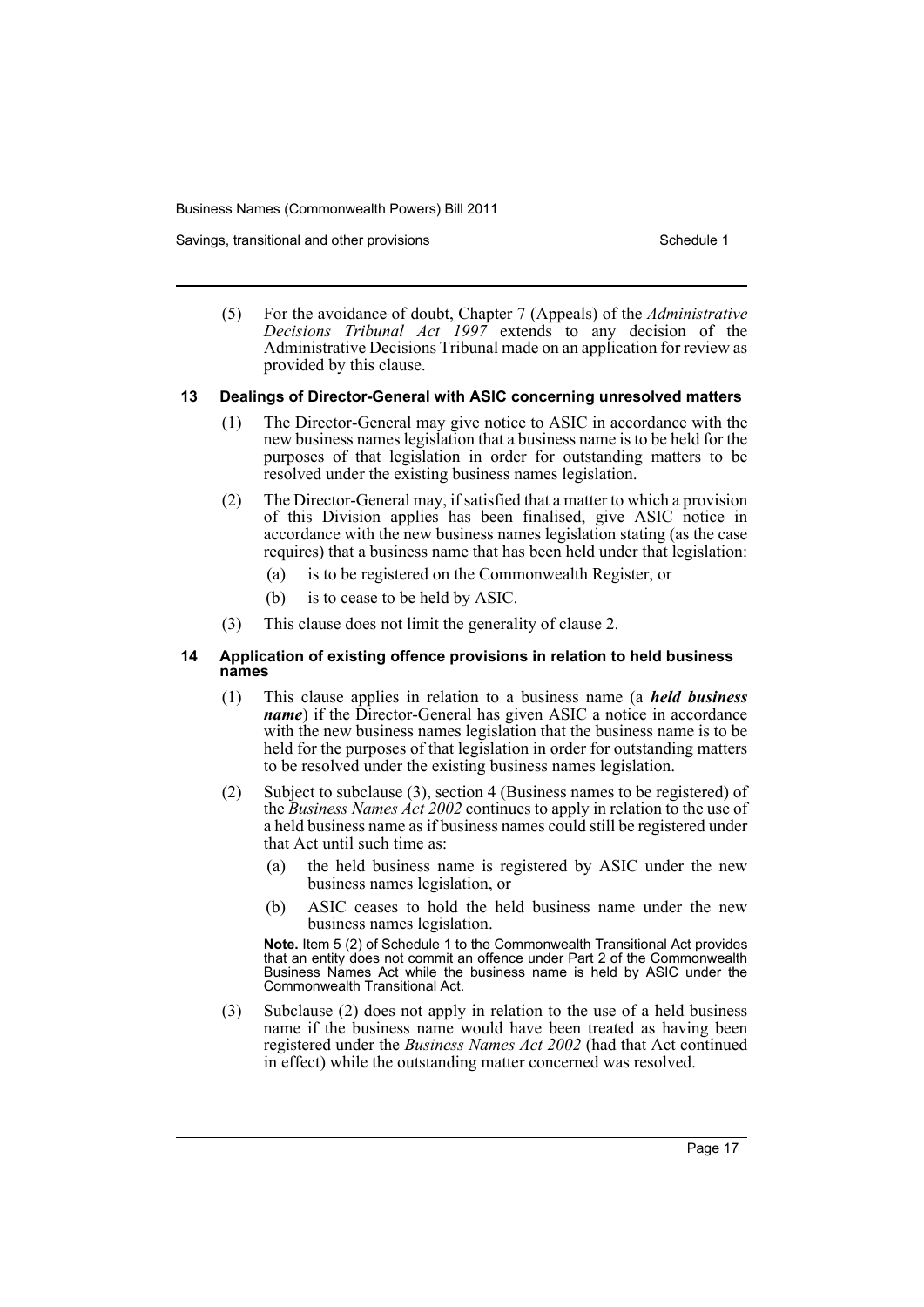Schedule 1 Savings, transitional and other provisions

# **Part 3 Miscellaneous**

## **15 Compensation not payable in respect of business names transitional matters**

- (1) Compensation is not payable by or on behalf of:
	- (a) the State or an authority of the State, or
	- (b) an officer, employee or agent of the State,

for an act or omission that is a business names transitional matter or an act or omission that arises (directly or indirectly) from a business names transitional matter.

- (2) Subclause (1) applies only in respect of acts done or omitted to be done in good faith.
- (3) In this clause:

*business names transitional matter* means any of the following:

- (a) the provision of information to the Commonwealth, ASIC, any officer of the Commonwealth or ASIC or any other person for the purpose of assisting the Commonwealth and ASIC in establishing or maintaining the Commonwealth Register or of verifying the accuracy of information recorded in the State Register,
- (b) the giving of notices by or on behalf of the State for the purposes of the provisions of Schedule 1 to the Commonwealth Transitional Act,
- (c) a refusal by the Director-General to exercise a registration function as provided by clause 6,
- (d) the administration of this Act or the regulations,
- (e) the exercise of functions under this Act or the regulations.

*compensation* includes damages and any other form of monetary compensation.

## **16 Delegations by Director-General**

- (1) The Director-General may delegate the following functions of the Director-General to appropriate persons:
	- (a) a function under this Schedule (apart from this power of delegation),
	- (b) a function under any provision of the existing business names legislation that continues to have effect on and after the change-over day by operation of Part 2.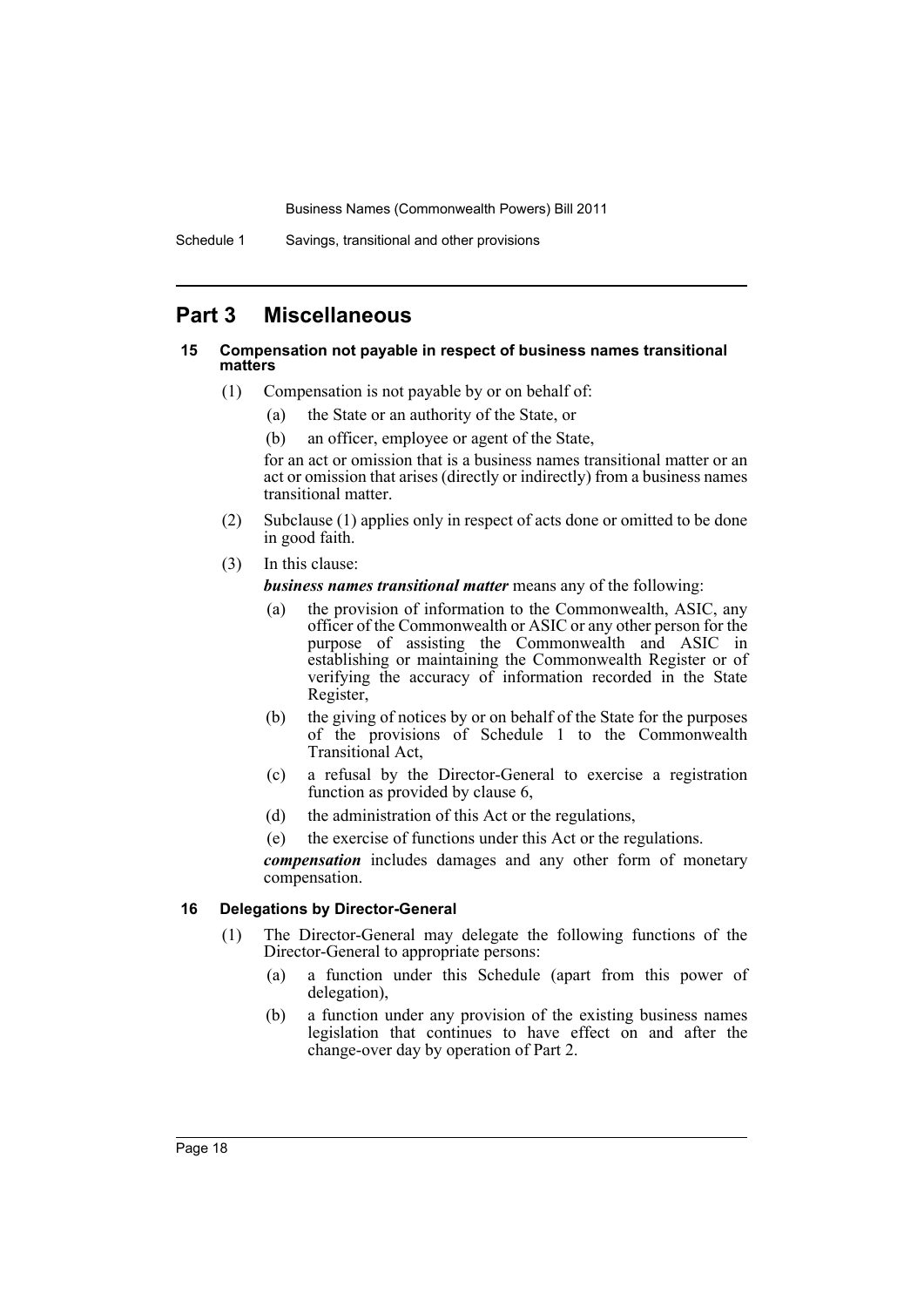Savings, transitional and other provisions Schedule 1 and the state of the Schedule 1

- (2) The following are *appropriate persons* for the purposes of subclause (1):
	- (a) a person engaged in the administration of the existing business names legislation,
	- (b) a person engaged in the administration of any other Act administered by the State Minister.
- (3) A delegation that is in force immediately before the change-over day in relation to a provision of the existing business names legislation that continues to have effect on and after that day by operation of Part 2 has effect as a delegation under this clause until it is revoked by the Director-General.

## **17 Construction of references to previous State Business Names Acts**

- (1) Subject to the regulations, on and from the change-over day:
	- (a) a reference in any document to any previous State Business Names Act extends to the Commonwealth Business Names Act, and
	- (b) a reference in any document to a provision of any previous State Business Names Act extends to the corresponding provision (if any) of the Commonwealth Business Names Act.
- (2) Without limiting section 31 of the *Interpretation Act 1987*, subclause (1) does not operate to update a reference in a provision of a law of the State if the updating of the reference would result in the provision being inoperative because of an inconsistency with the new business names legislation.
- (3) The regulations may make provision for or with respect to the updating of references in documents to any previous State Business Names Act consequent on the enactment of the new business names legislation.
- (4) In this clause:

*document* means:

- (a) any Act or statutory instrument other than:
	- (i) this Act or an instrument made under this Act, or
	- (ii) the *Business Names Act 2002*, or an instrument made under that Act, to the extent that it is continued in effect by Part 2 of this Schedule, or
- (b) any other instrument or any contract or other agreement.

## **18 Regulations**

(1) The Governor may make regulations, not inconsistent with this Act, for or with respect to any matter that by this Act is required or permitted to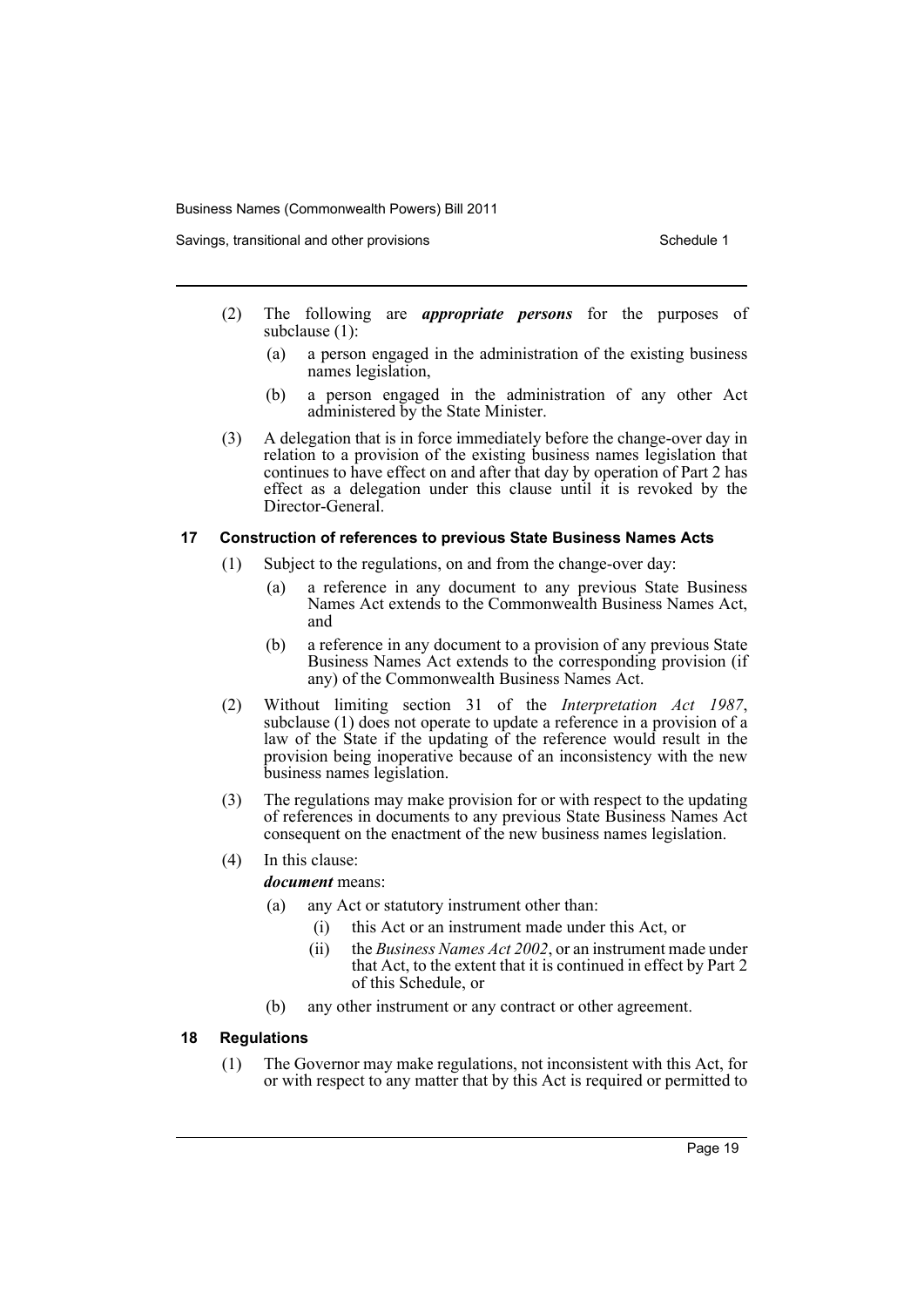Schedule 1 Savings, transitional and other provisions

be prescribed or that is necessary or convenient to be prescribed for carrying out or giving effect to this Act.

- (2) Without limiting subclause (1), the regulations may declare a matter to be an excluded matter for the purposes of section 13 of the Commonwealth Business Names Act in relation to:
	- (a) the whole of the new business names legislation, or
	- (b) a specified provision of the new business names legislation, or
	- (c) the new business names legislation other than a specified provision, or
	- (d) the new business names legislation otherwise than to a specified extent.
- (3) Without limiting subclause (1), the regulations may declare a specified provision of an Act or statutory rule to be a business names legislation displacement provision for the purposes of section 14 of the Commonwealth Business Names Act (either generally or specifically in relation to a provision of the new business names legislation).
- (4) Without limiting subclauses (1)–(3), the regulations may contain provisions of a savings or transitional nature consequent on the enactment or making of the following Acts and instruments:
	- (a) this Act,
	- (b) any other Act or instrument to the extent that it amends this Act,
	- (c) the new business names legislation or any Act or instrument of the Commonwealth that amends the new business names legislation.
- (5) If the regulations so provide, any provision referred to in subclause (4) may:
	- (a) have effect despite any specified provision of this Schedule or another Act or statutory rule, and
	- (b) take effect from the date of assent to the Act or the making of the instrument concerned or a later date.
- (6) To the extent to which any such provision takes effect from a date that is earlier than the date of its publication on the NSW legislation website, the provision does not operate so as:
	- (a) to affect, in a manner prejudicial to any person (other than the State or an authority of the State), the rights of that person existing before the date of its publication, or
	- (b) to impose liabilities on any person (other than the State or an authority of the State) in respect of anything done or omitted to be done before the date of its publication.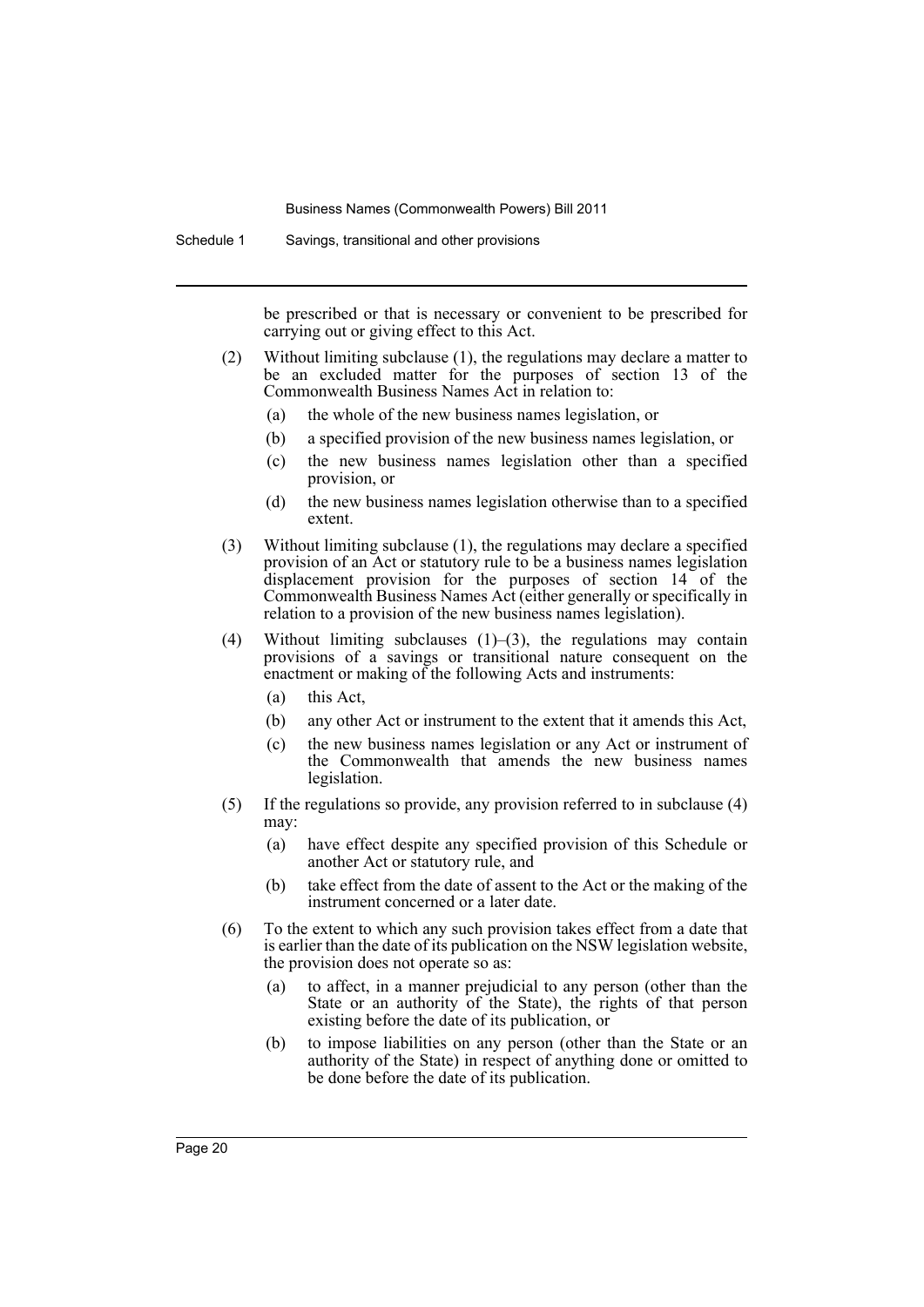Savings, transitional and other provisions Schedule 1

(7) Any matter for which a regulation made under this Act makes provision is taken to be a matter for which a regulatory impact statement is not required for the purposes of the *Subordinate Legislation Act 1989*.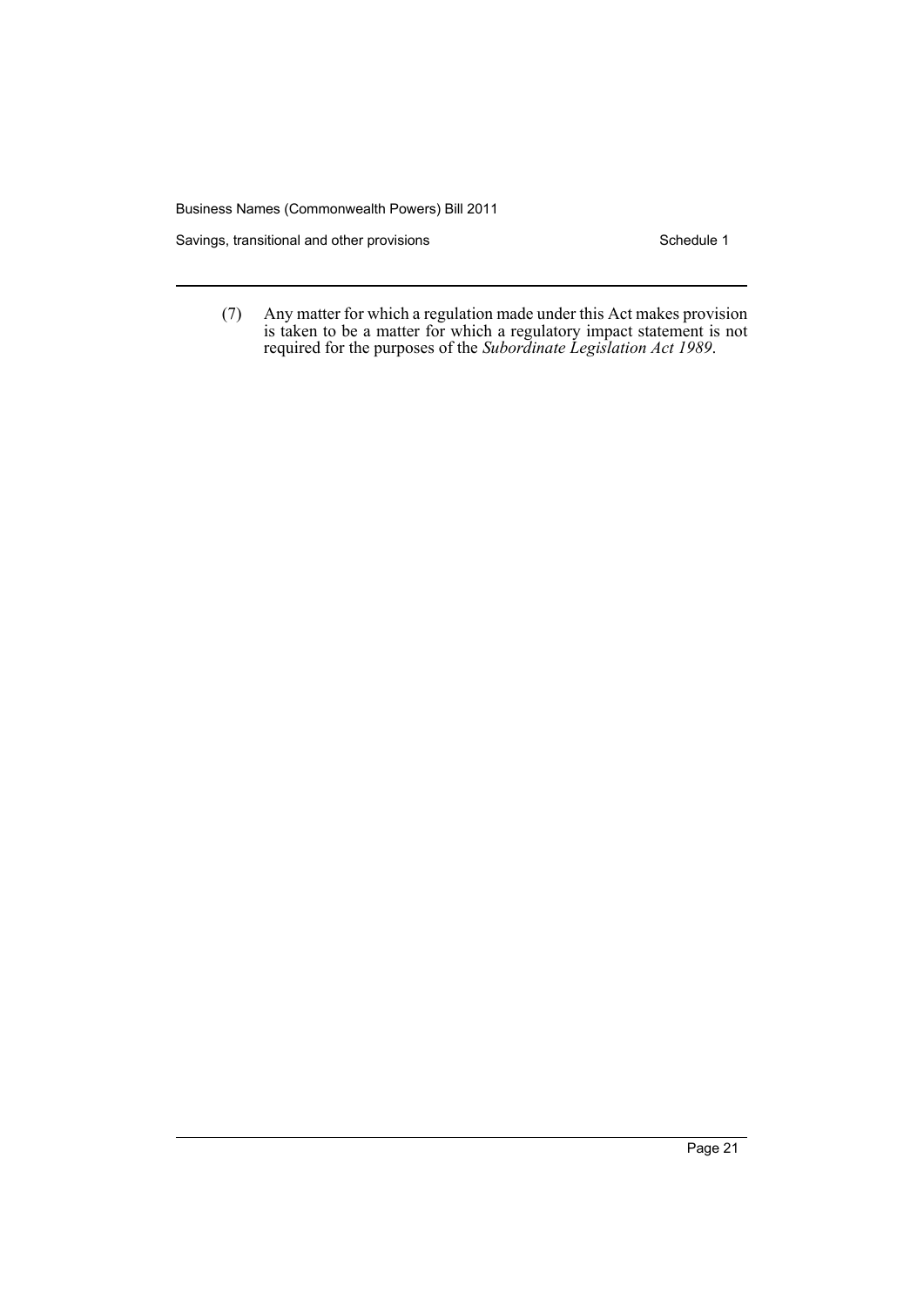# <span id="page-23-0"></span>**Schedule 2 Repeal of existing business names legislation**

Each of the following is repealed:

- (a) the *Business Names Act 2002* No 97,
- (b) the *Business Names Regulation 2004*,
- (c) any other regulation made under the *Business Names Act 2002*.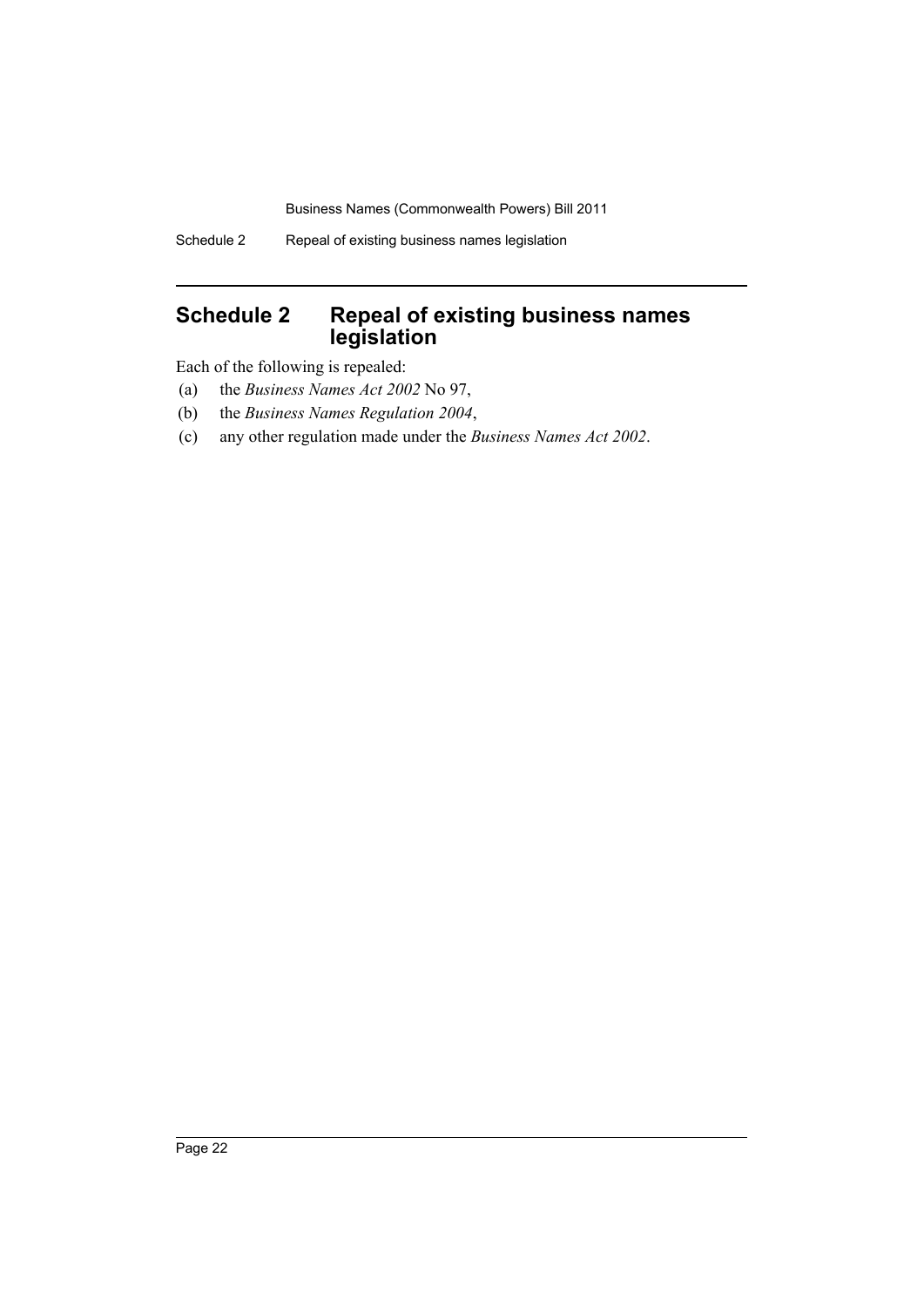Consequential amendment of other legislation Schedule 3

# <span id="page-24-0"></span>**Schedule 3 Consequential amendment of other legislation**

#### **Incorporation instruction**

- 1 This incorporation instruction applies if, on or before the day on which this instruction commences, the Parliament of the Commonwealth enacts a Commonwealth Business Names Act (within the meaning of Schedule 1) with a short title (*the new title*) that is different from the *Business Names Registration Act 2011* referred to in this Schedule (*the former title*).
- 2 If this incorporation instruction applies, each reference in this Schedule (other than in this instruction) to the former title is to be read as being a reference to the new title and, accordingly, the amendments made by this Schedule are to be made by reference to the new title instead of the former title.

## **3.1 Associations Incorporation Act 2009 No 7**

## **Section 41 Where name must appear**

Omit section 41 (2).

## **3.2 Associations Incorporation Regulation 2010**

## **Schedule 2 Unacceptable names**

Omit "*Business Names Act 2002*" from item 1. Insert instead "*Business Names Registration Act 2011* of the Commonwealth".

## **3.3 Commercial Agents and Private Inquiry Agents Regulation 2006**

## **[1] Clause 6 Applications for master licences: individuals**

Omit "*Business Names Act 2002*" from clause 6 (d). Insert instead "*Business Names Registration Act 2011* of the Commonwealth".

## **[2] Clause 7 Applications for master licences: corporations**

Omit "*Business Names Act 2002*" from clause 7 (d). Insert instead "*Business Names Registration Act 2011* of the Commonwealth".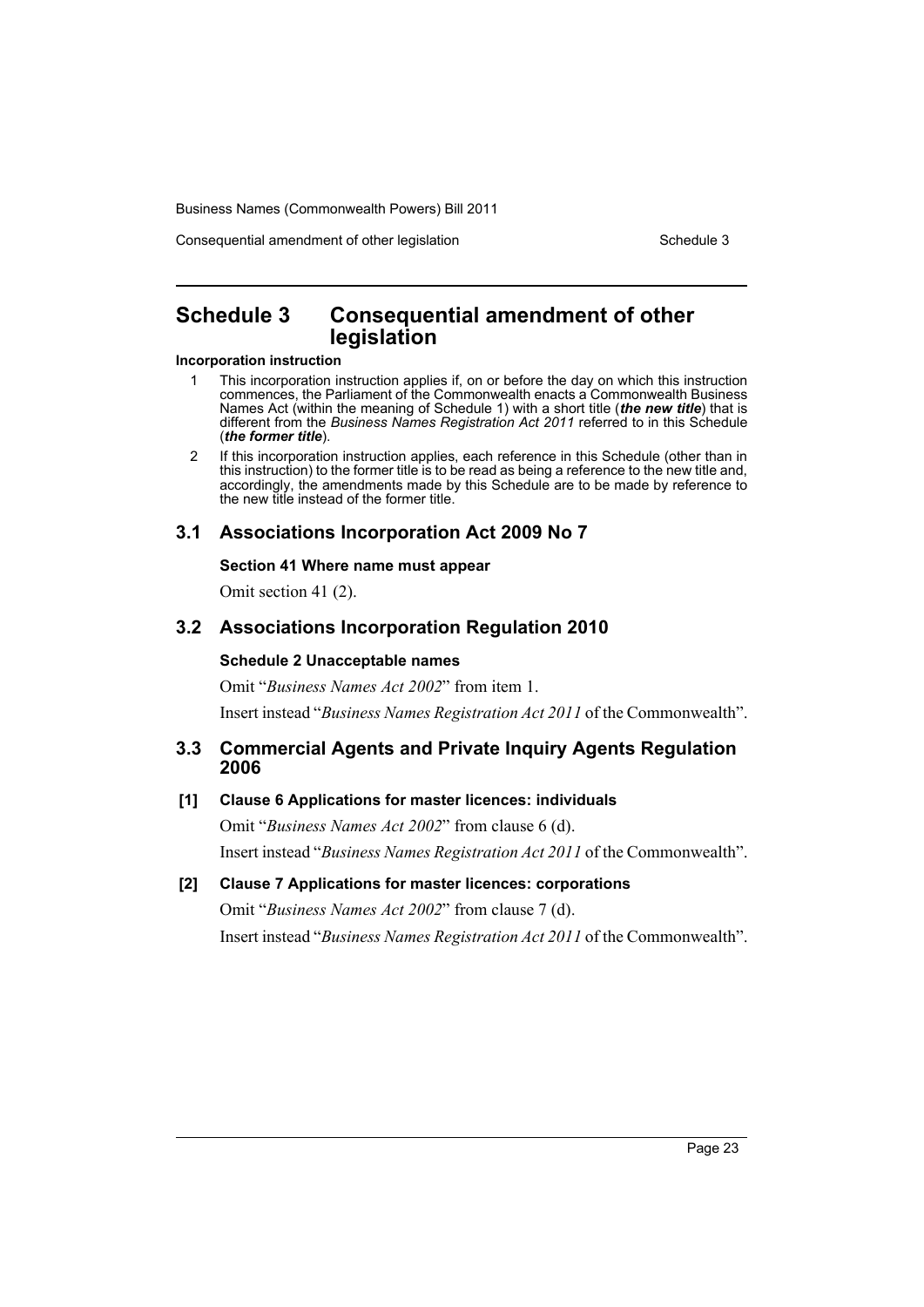Schedule 3 Consequential amendment of other legislation

## **3.4 Conveyancers Licensing Act 2003 No 3**

#### **Section 19 Business names**

Omit section 19 (4). Insert instead:

(4) The provisions of this section are intended to operate as referred to in sections 12 (2) (e), 19 (5) and 20 (3) of the *Business Names Registration Act 2011* of the Commonwealth.

**Note.** Section 12 (2) (e) of the *Business Names Registration Act 2011* of the Commonwealth (the *Commonwealth Act*) provides that the business names legislation referred to in that section is not intended to exclude or limit the concurrent operation of a law of a State that imposes obligations on an entity or class of entities that are in addition to obligations imposed under that Act.

Sections 19 (5) and 20 (3) of the Commonwealth Act also provide that an entity does not commit an offence under those sections concerning the inclusion or display of registered business names in written communications and at places of business if the inclusion, use or display of a business name in such a communication or at such a place would be contrary to a law of a State.

## **3.5 Fines Act 1996 No 99**

#### **Schedule 1 Statutory provisions under which penalty notices issued**

Omit the matter relating to section 32 of the *Business Names Act 2002*.

## **3.6 Gaming Machines Act 2001 No 127**

#### **[1] Section 43 Prohibition on publishing gaming machine advertising**

Omit section 43 (7). Insert instead:

(7) The provisions of this section are intended to operate as referred to in sections 12 (2) (e), 19 (5) and 20 (3) of the *Business Names Registration Act 2011* of the Commonwealth.

**Note.** Section 12 (2) (e) of the *Business Names Registration Act 2011* of the Commonwealth (the *Commonwealth Act*) provides that the business names legislation referred to in that section is not intended to exclude or limit the concurrent operation of a law of a State that imposes obligations on an entity or class of entities that are in addition to obligations imposed under that Act.

Sections 19 (5) and 20 (3) of the Commonwealth Act also provide that an entity does not commit an offence under those sections concerning the inclusion or display of registered business names in written communications and at places of business if the inclusion, use or display of a business name in such a communication or at such a place would be contrary to a law of a State.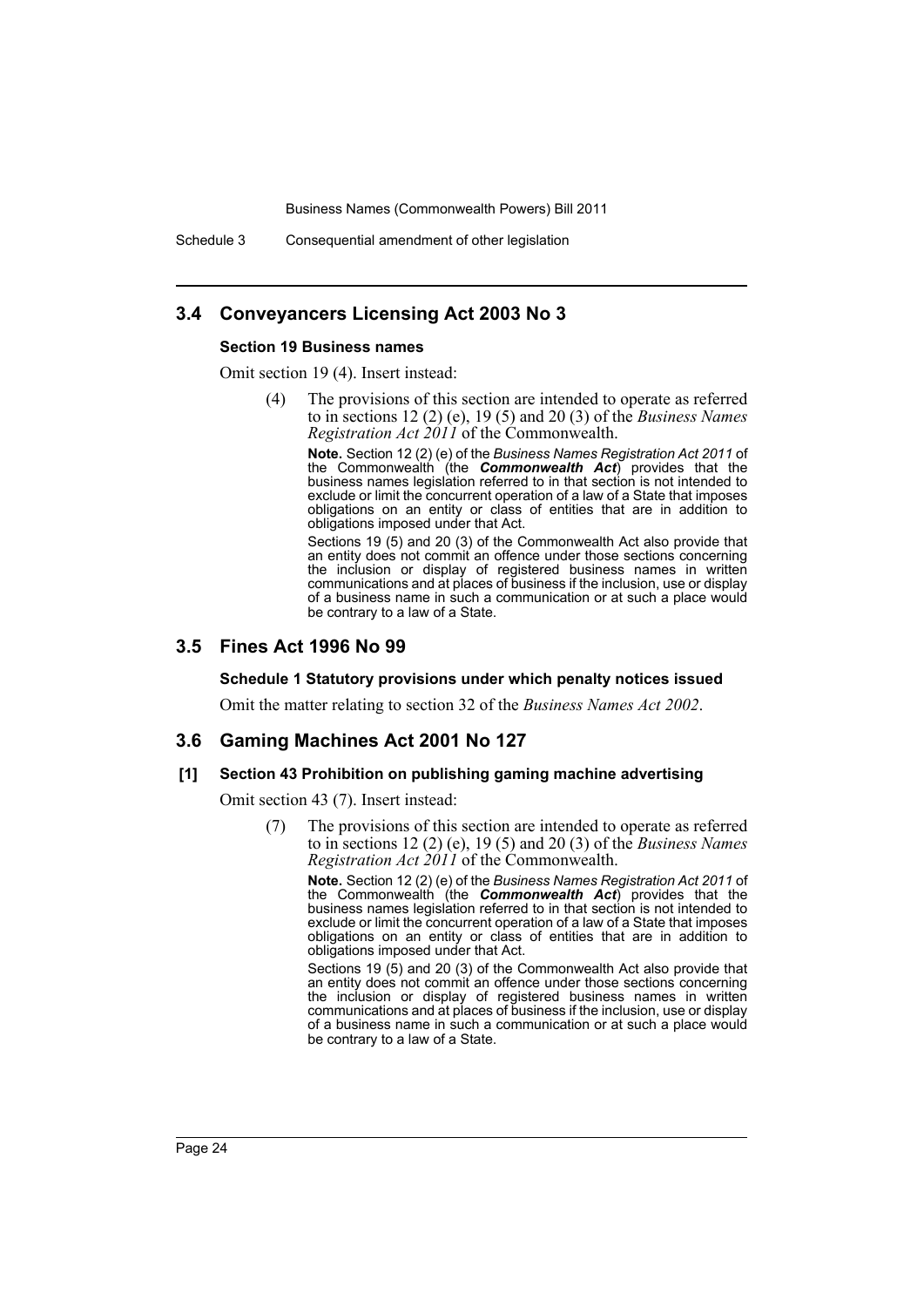Consequential amendment of other legislation Schedule 3 Schedule 3

## **[2] Section 44 Prohibition on displaying gambling-related signs**

Omit section 44 (7). Insert instead:

(7) The provisions of this section are intended to operate as referred to in sections 12 (2) (e), 19 (5) and 20 (3) of the *Business Names Registration Act 2011* of the Commonwealth.

**Note.** Section 12 (2) (e) of the *Business Names Registration Act 2011* of the Commonwealth (the *Commonwealth Act*) provides that the business names legislation referred to in that section is not intended to exclude or limit the concurrent operation of a law of a State that imposes obligations on an entity or class of entities that are in addition to obligations imposed under that Act.

Sections 19 (5) and 20 (3) of the Commonwealth Act also provide that an entity does not commit an offence under those sections concerning the inclusion or display of registered business names in written communications and at places of business if the inclusion, use or display of a business name in such a communication or at such a place would be contrary to a law of a State.

## **3.7 Home Building Act 1989 No 147**

## **[1] Section 7 Form of contracts**

Omit "*Business Names Act 2002*" from section 7 (7). Insert instead "*Business Names Registration Act 2011* of the Commonwealth".

## **[2] Section 18 Representations, generally**

Omit "*Business Names Act 2002*" from section 18 (2).

Insert instead "*Business Names Registration Act 2011* of the Commonwealth".

# **3.8 Home Building Regulation 2004**

## **Clause 85 Advertising**

Omit "*Business Names Act 2002*" wherever occurring. Insert instead "*Business Names Registration Act 2011* of the Commonwealth".

# **3.9 Housing Act 2001 No 52**

## **Section 69B Access to information for preventing, investigating or prosecuting fraud**

Omit section 69B (1) (c).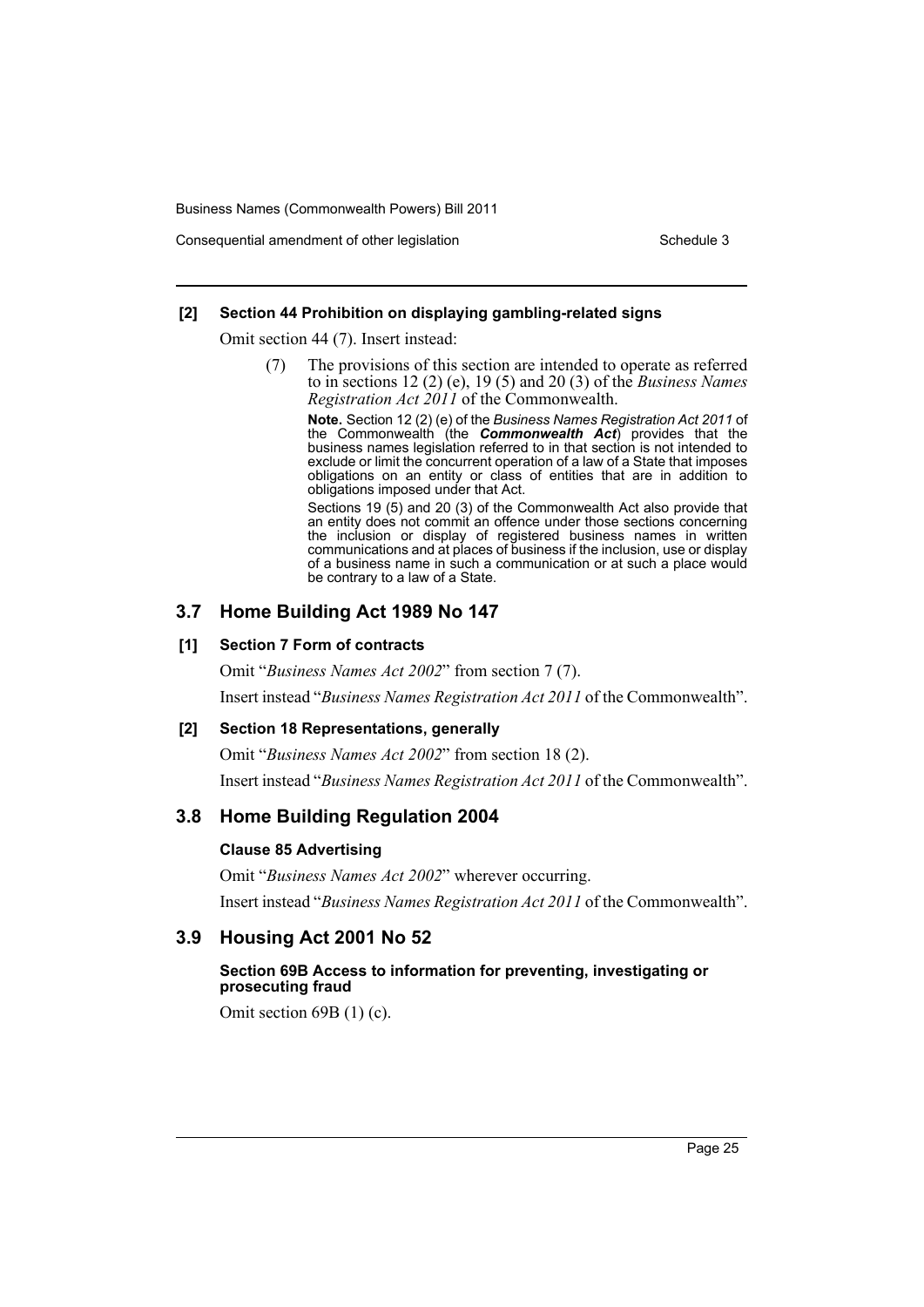Schedule 3 Consequential amendment of other legislation

## **3.10 Licensing and Registration (Uniform Procedures) Act 2002 No 28**

#### **Schedule 2 Registration to which Part 3 of Act applies**

Omit the matter relating to the *Business Names Act 2002*.

## **3.11 Motor Dealers Act 1974 No 52**

### **Section 15 Name under which holder of licence may operate**

Omit "*Business Names Act 2002*" from section 15 (1). Insert instead "*Business Names Registration Act 2011* of the Commonwealth".

## **3.12 Motor Vehicle Repairs Act 1980 No 71**

## **Section 18B Name under which holder of licence may operate**

Omit "*Business Names Act 2002*" from section 18B (3). Insert instead "*Business Names Registration Act 2011* of the Commonwealth".

## **3.13 Motor Vehicle Repairs Regulation 2011**

#### **Clause 12 Amendment of licences**

Omit "*Business Names Act 2002*" wherever occurring. Insert instead "*Business Names Registration Act 2011* of the Commonwealth".

## **3.14 Partnership Act 1892 No 12**

### **[1] Section 49 Definitions**

Omit the definition of *Registrar*. Insert instead: *Registrar* means:

- (a) the Commissioner for Fair Trading, Department of Finance and Services, or
- (b) if no such position exists—the Director-General of the Department of Finance and Services.

## **[2] Section 55 Registration of limited partnership**

Omit "*Business Names Act 2002*" from section 55 (2). Insert instead "*Business Names Registration Act 2011* of the Commonwealth".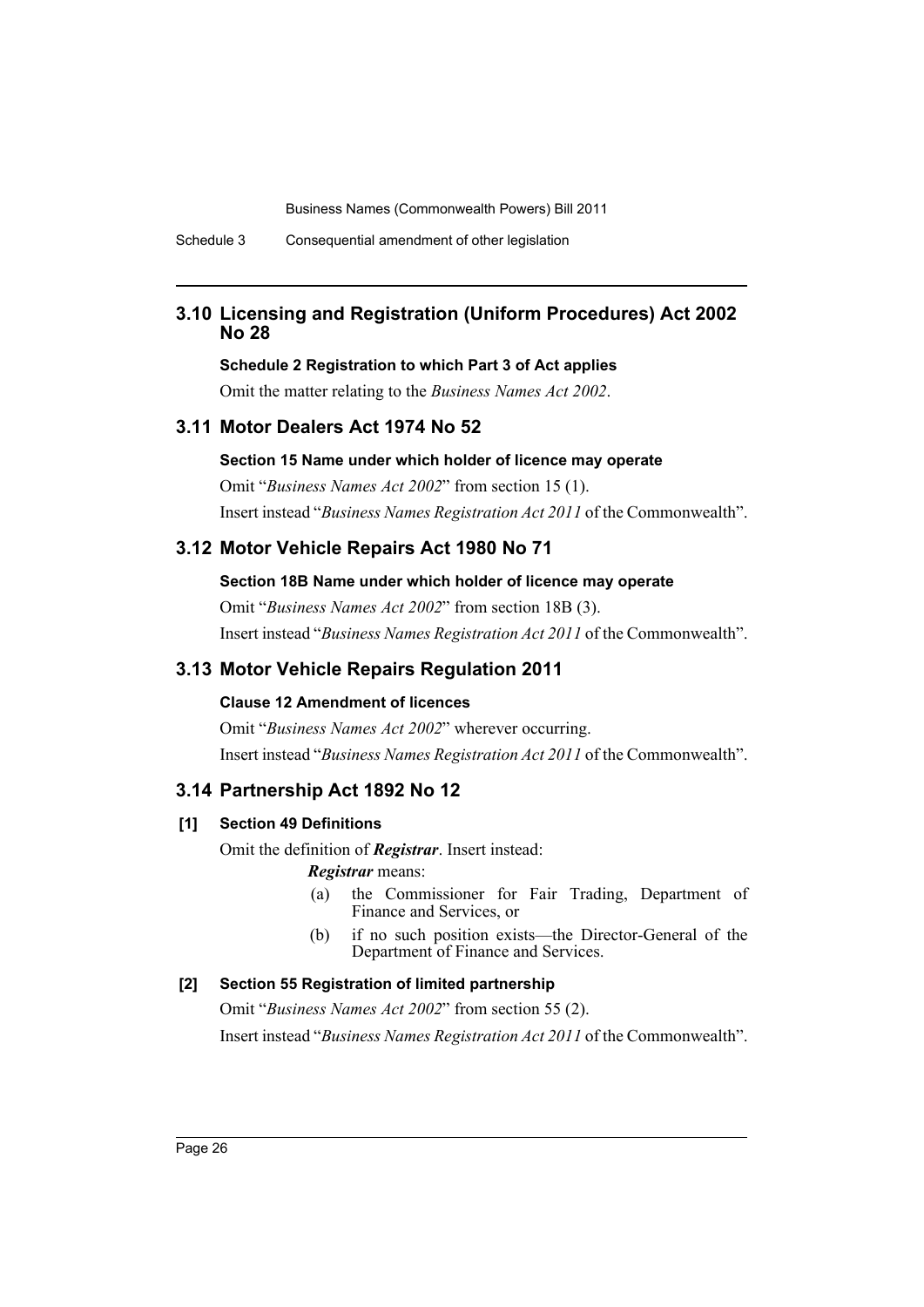Consequential amendment of other legislation Schedule 3 Schedule 3

## **[3] Section 59**

Omit the section. Insert instead:

#### **59 Application of Business Names Registration Act 2011 of Commonwealth**

The *Business Names Registration Act 2011* of the Commonwealth does not require the registration of a business name under that Act if the name is registered in a notified State/Territory register. The Register is a notified State/Territory register for the purposes of the Commonwealth Act.

## **3.15 Police Act 1990 No 47**

## **[1] Section 204A Use of "police" in operating name**

Omit section 204A (3). Insert instead:

- (3) This section does not prevent a person or body of persons from doing anything in accordance with:
	- (a) the terms of a consent in force under section 204B, or
	- (b) in relation to an operating name that is registered, or required to be registered, under the *Business Names Registration Act 2011* of the Commonwealth—any consent or other authorisation (if any) to use "police" in that name given by or under that Act.

## **[2] Section 204A (5)**

Omit "*Business Names Act 2002*".

Insert instead "*Business Names Registration Act 2011* of the Commonwealth".

## **[3] Section 204A (6)**

Insert after section 204A (5):

(6) The provisions of this section and section 204B are intended to operate as referred to in sections 12 (2) (b) and (e), 19 (5) and 20 (3) of the *Business Names Registration Act 2011* of the Commonwealth.

**Note.** Section 12 (2) (b) and (e) of the *Business Names Registration Act 2011* of the Commonwealth (the *Commonwealth Act*) provide that the business names legislation referred to in that section is not intended to exclude or limit the concurrent operation of a law of a State that:

- (a) prohibits or restricts the use of a word or expression by an entity or class of entities, or
- (b) imposes obligations on an entity or class of entities that are in addition to obligations imposed under that Act.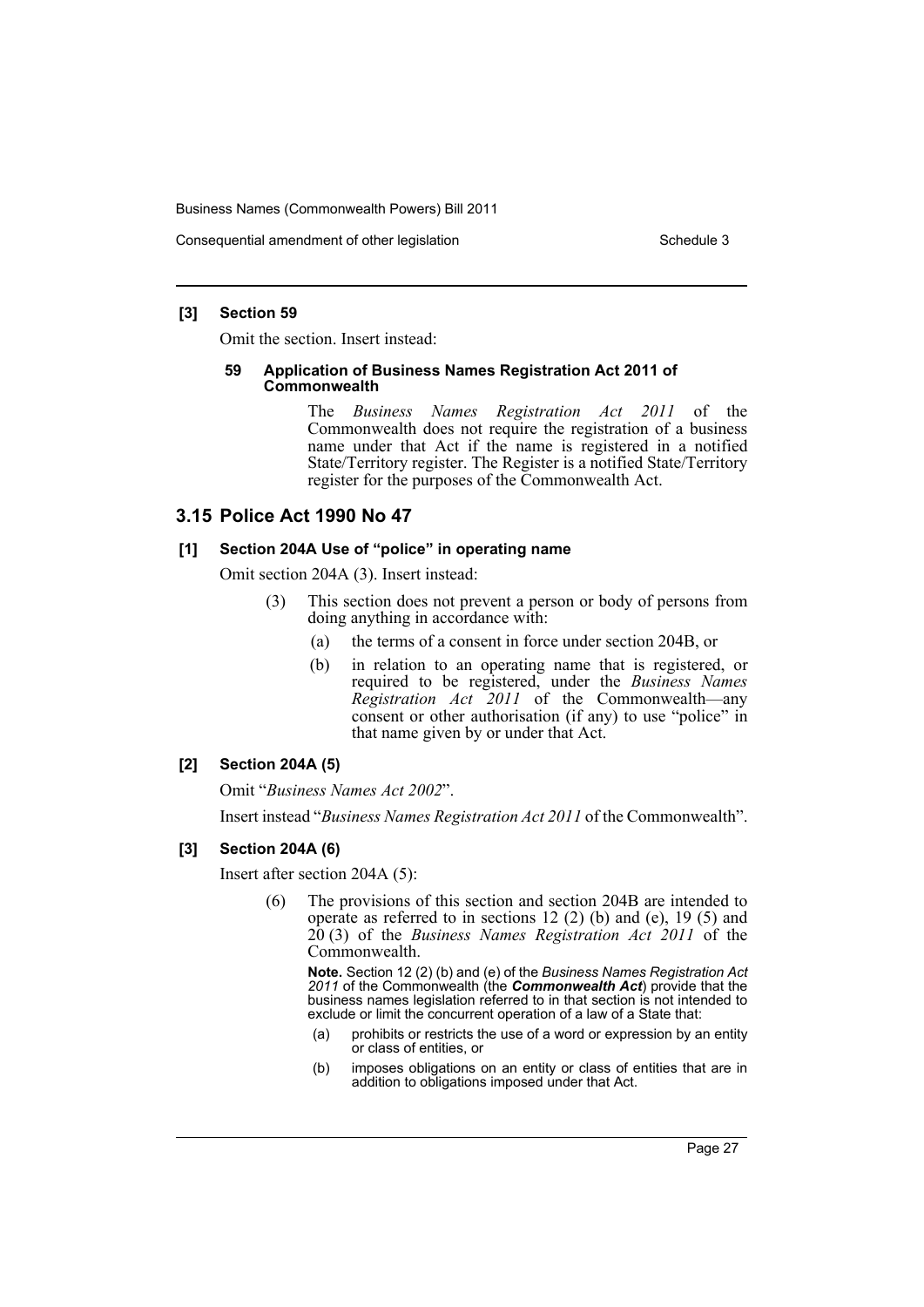Schedule 3 Consequential amendment of other legislation

Sections 19 (5) and 20 (3) of the Commonwealth Act also provide that an entity does not commit an offence under those sections concerning the inclusion or display of registered business names in written communications and at places of business if the inclusion, use or display of a business name in such a communication or at such a place would be contrary to a law of a State.

#### **[4] Section 204B Consents for the purposes of section 204A**

Omit section 204B (5) (b) and the note to the subsection. Insert instead:

- (b) if the consent relates to the name under which an association is incorporated under the *Associations Incorporation Act 2009*—to the Commissioner for Fair Trading, Department of Finance and Services, and
- (c) if the consent relates to a business name registered under the *Business Names Registration Act 2011* of the Commonwealth—the Australian Securities and Investments Commission.

**Note.** In the case of the name under which an association is incorporated under the *Associations Incorporation Act 2009*, notification of the Commissioner for Fair Trading, Department of Finance and Services will prompt the Commissioner for Fair Trading to exercise his or her powers under that Act to direct the association to change its name.

#### **[5] Schedule 4 Savings, transitional and other provisions**

Insert at the end of Schedule 4 (with appropriate Part and clause numbering):

# **Part Provision consequent on enactment of Business Names (Commonwealth Powers) Act 2011**

#### **Continuation of existing consents under section 204B**

Any consent in force under section 204B immediately before the commencement of Schedule 3.15 to the *Business Names (Commonwealth Powers) Act 2011* continues in force until such time as it is revoked under that section (as amended).

## **3.16 Printing and Newspapers Act 1973 No 46**

#### **[1] Section 3 Provisions in respect of certain printed documents**

Omit "*Business Names Act 2002*" from section 3 (1) (d).

Insert instead "*Business Names Registration Act 2011* of the Commonwealth".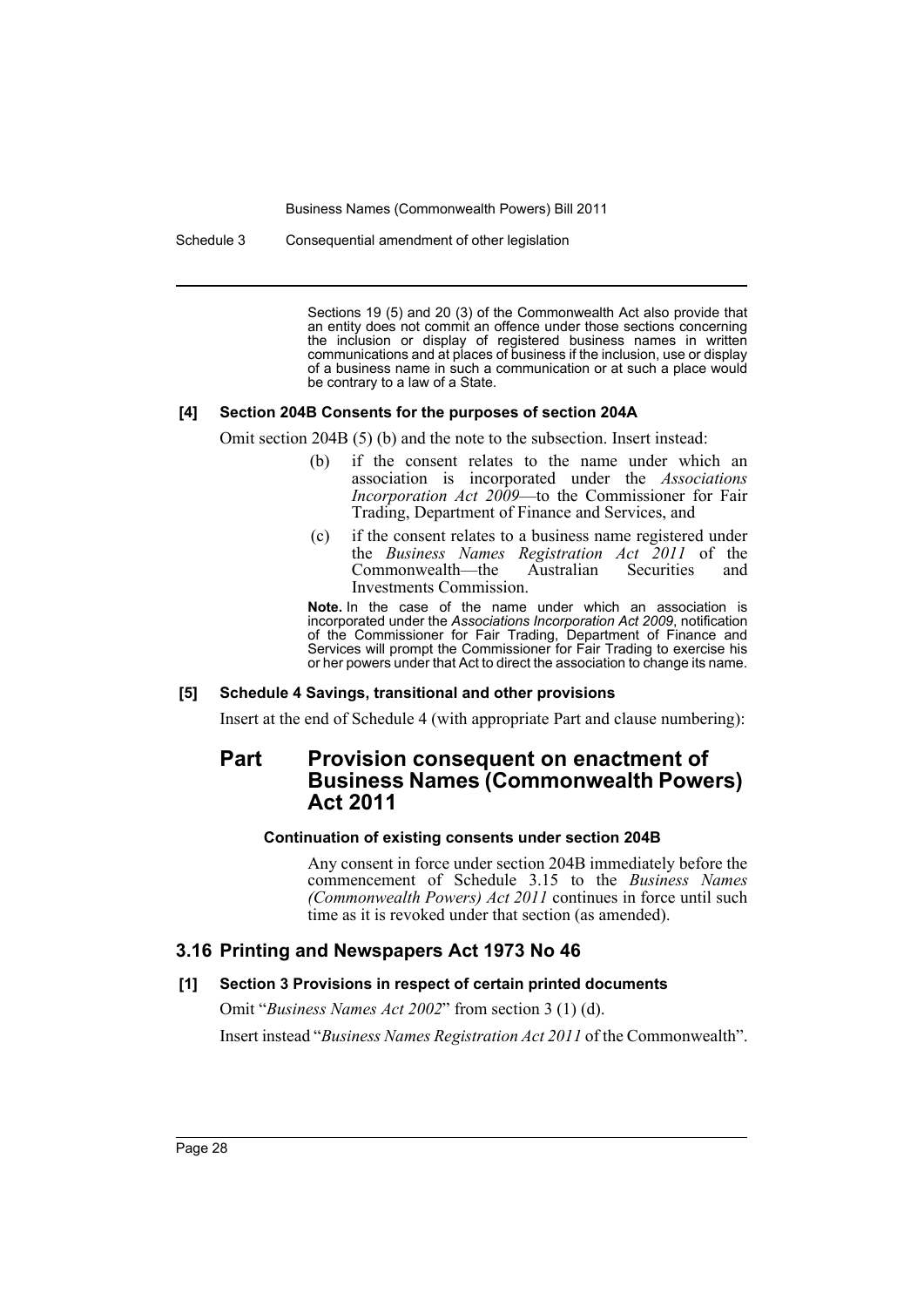Consequential amendment of other legislation Schedule 3 Schedule 3

## **[2] Section 4 Provision in respect of printing and publishing newspapers**

Omit "*Business Names Act 2002*" from section 4 (1) (a). Insert instead "*Business Names Registration Act 2011* of the Commonwealth".

## **3.17 Property, Stock and Business Agents Act 2002 No 66**

## **[1] Section 30 Business names**

Omit "*Business Names Act 2002*" from section 30 (1) (b). Insert instead "*Business Names Registration Act 2011* of the Commonwealth".

## **[2] Section 30 (6)**

Omit the subsection. Insert instead:

(6) The provisions of this section are intended to operate as referred to in sections 12 (2) (e), 19 (5) and 20 (3) of the *Business Names Registration Act 2011* of the Commonwealth.

**Note.** Section 12 (2) (e) of the *Business Names Registration Act 2011* of the Commonwealth (the *Commonwealth Act*) provides that the business names legislation referred to in that section is not intended to exclude or limit the concurrent operation of a law of a State that imposes obligations on an entity or class of entities that are in addition to obligations imposed under that Act.

Sections 19 (5) and 20 (3) of the Commonwealth Act also provide that an entity does not commit an offence under those sections concerning the inclusion or display of registered business names in written communications and at places of business if the inclusion, use or display of a business name in such a communication or at such a place would be contrary to a law of a State.

## **3.18 Security Industry Regulation 2007**

#### **[1] Clause 13 Information and particulars to accompany licence application: section 14 (2) (b)**

Omit "*Business Names Act 2002*" wherever occurring.

Insert instead "*Business Names Registration Act 2011* of the Commonwealth".

## **[2] Clause 33 Job advertisements**

Omit "business or proper name (within the meaning of the *Business Names Act 2002*)".

Insert instead "business name (within the meaning of the *Business Names Registration Act 2011* of the Commonwealth) or proper name".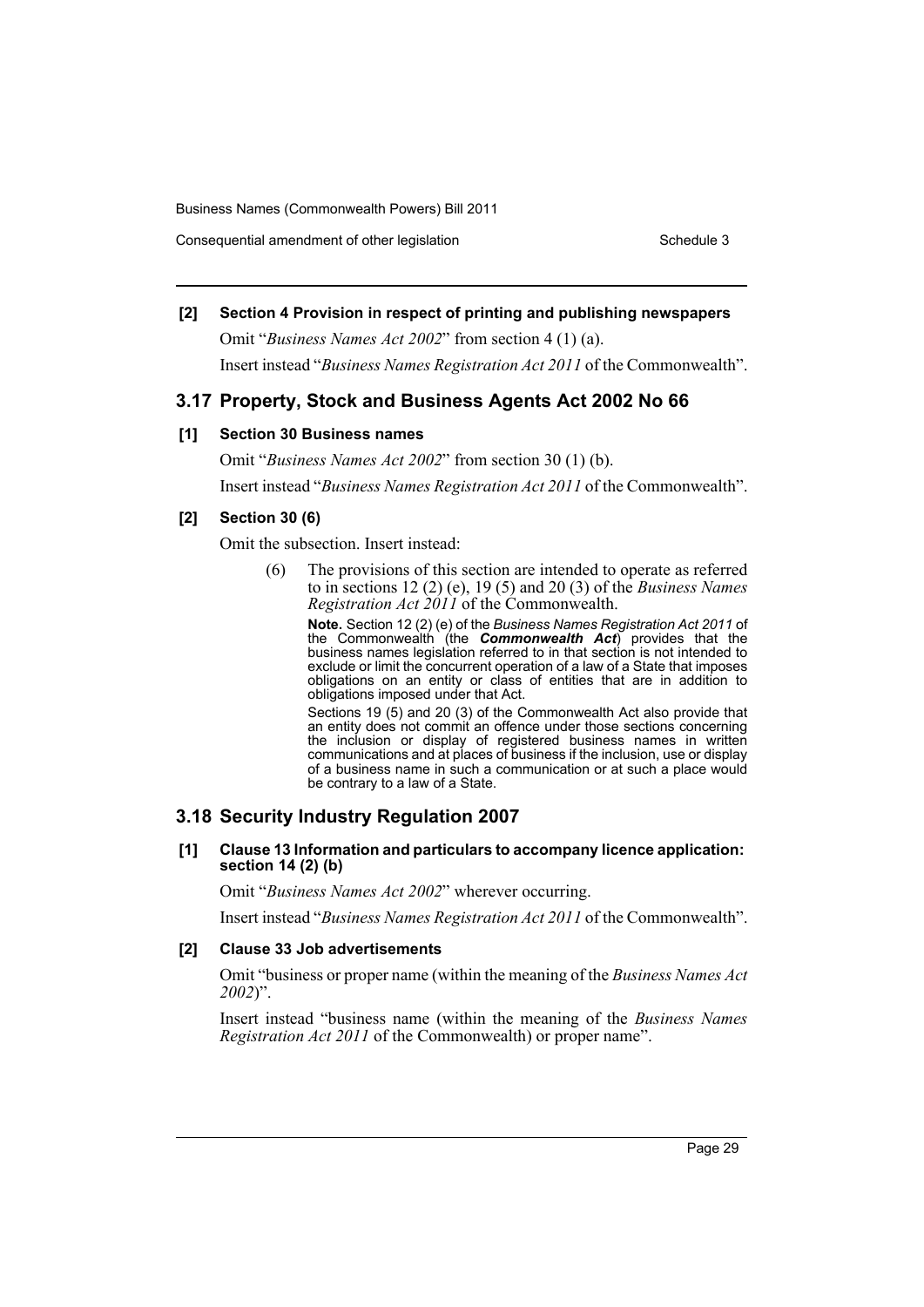Schedule 3 Consequential amendment of other legislation

## **[3] Clause 33 (2)**

Insert at the end of clause 33:

(2) In this clause:

*proper name* means:

- (a) in relation to an individual:
	- (i) the individual's full name, or
	- (ii) the individual's family name, together with the initials or abbreviations of one or more of the individual's given names, and
- (b) in relation to a corporation, the corporation's corporate name.

# **[4] Clause 38B Information and particulars to accompany permit application**

Omit "*Business Names Act 2002*" from clause 38B (2) (b).

Insert instead "*Business Names Registration Act 2011* of the Commonwealth".

## **3.19 Sheriff Act 2005 No 6**

## **[1] Section 11 Use of word "sheriff" in operating name**

Omit "*Business Names Act 2002*" from section 11 (5).

Insert instead "*Business Names Registration Act 2011* of the Commonwealth".

## **[2] Section 11 (6)**

Insert after section 11 (5):

(6) The provisions of this section and section 12 are intended to operate as referred to in sections 12 (2) (b) and (e), 19 (5) and 20 (3) of the *Business Names Registration Act 2011* of the Commonwealth.

**Note.** Section 12 (2) (b) and (e) of the *Business Names Registration Act 2011* of the Commonwealth (the *Commonwealth Act*) provide that the business names legislation referred to in that section is not intended to exclude or limit the concurrent operation of a law of a State that:

- (a) prohibits or restricts the use of a word or expression by an entity or class of entities, or
- (b) imposes obligations on an entity or class of entities that are in addition to obligations imposed under that Act.

Sections 19 (5) and 20 (3) of the Commonwealth Act also provide that an entity does not commit an offence under those sections concerning the inclusion or display of registered business names in written communications and at places of business if the inclusion, use or display of a business name in such a communication or at such a place would be contrary to a law of a State.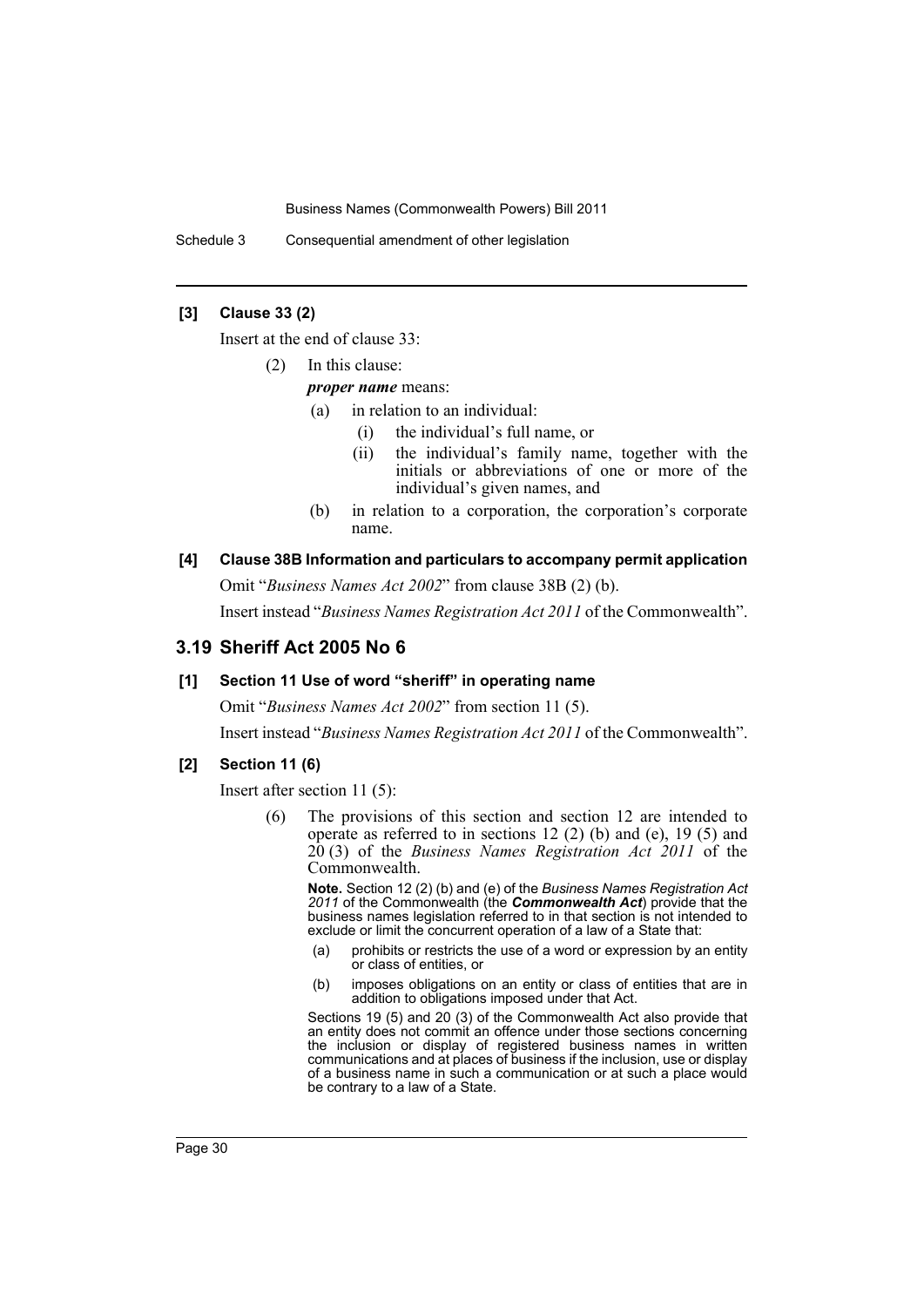Consequential amendment of other legislation Schedule 3 Schedule 3

## **[3] Section 12 Consents for the purposes of section 11**

Omit section 12 (5) (b) and the note to the subsection. Insert instead:

- (b) if the consent relates to the name under which an association is incorporated under the *Associations Incorporation Act 2009*—to the Director-General of the Department of Finance and Services, and
- (c) if the consent relates to a business name registered under the *Business Names Registration Act 2011* of the Commonwealth—the Australian Securities and Investments Commission.

**Note.** In the case of the name under which an association is incorporated under the *Associations Incorporation Act 2009*, notification of the Director-General of the Department of Finance and Services will prompt the Director-General to exercise his or her powers under that Act to direct the association to change its name.

## **[4] Section 12 (6) and (7)**

Omit "Department of Commerce" wherever occurring.

Insert instead "Department of Finance and Services".

#### **[5] Schedule 2 Savings, transitional and other provisions**

Insert at the end of Schedule 2 (with appropriate Part and clause numbering):

# **Part Provision consequent on enactment of Business Names (Commonwealth Powers) Act 2011**

### **Continuation of existing consents under section 12**

Any consent in force under section 12 immediately before the commencement of Schedule 3.19 to the *Business Names (Commonwealth Powers) Act 2011* continues in force until such time as it is revoked under that section (as amended).

## **3.20 Sheriff Regulation 2011**

### **Clause 7 Matters for consideration for consents**

Omit "*Business Names Act 2002*" from clause 7 (a).

Insert instead "*Business Names Registration Act 2011* of the Commonwealth".